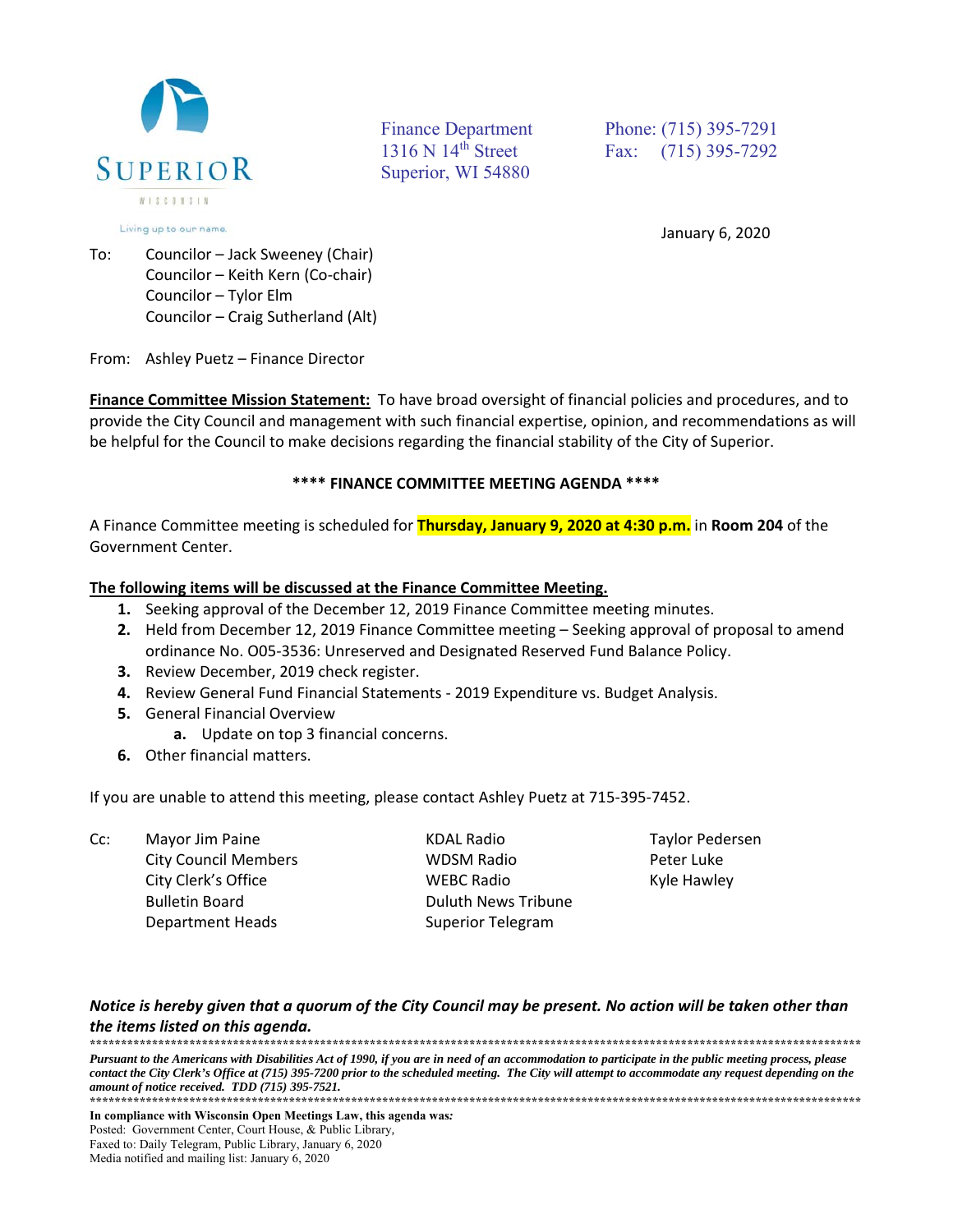Superior Telegram to sign and fax verification of receipt to fax number (715‐395‐7292)

\_\_\_\_\_\_\_\_\_\_\_\_\_\_\_\_\_\_\_\_\_\_\_\_\_\_\_\_\_\_\_\_\_\_\_\_\_\_\_\_\_\_\_\_\_\_\_\_\_\_\_\_\_\_\_\_\_\_

Name **Date Date Date**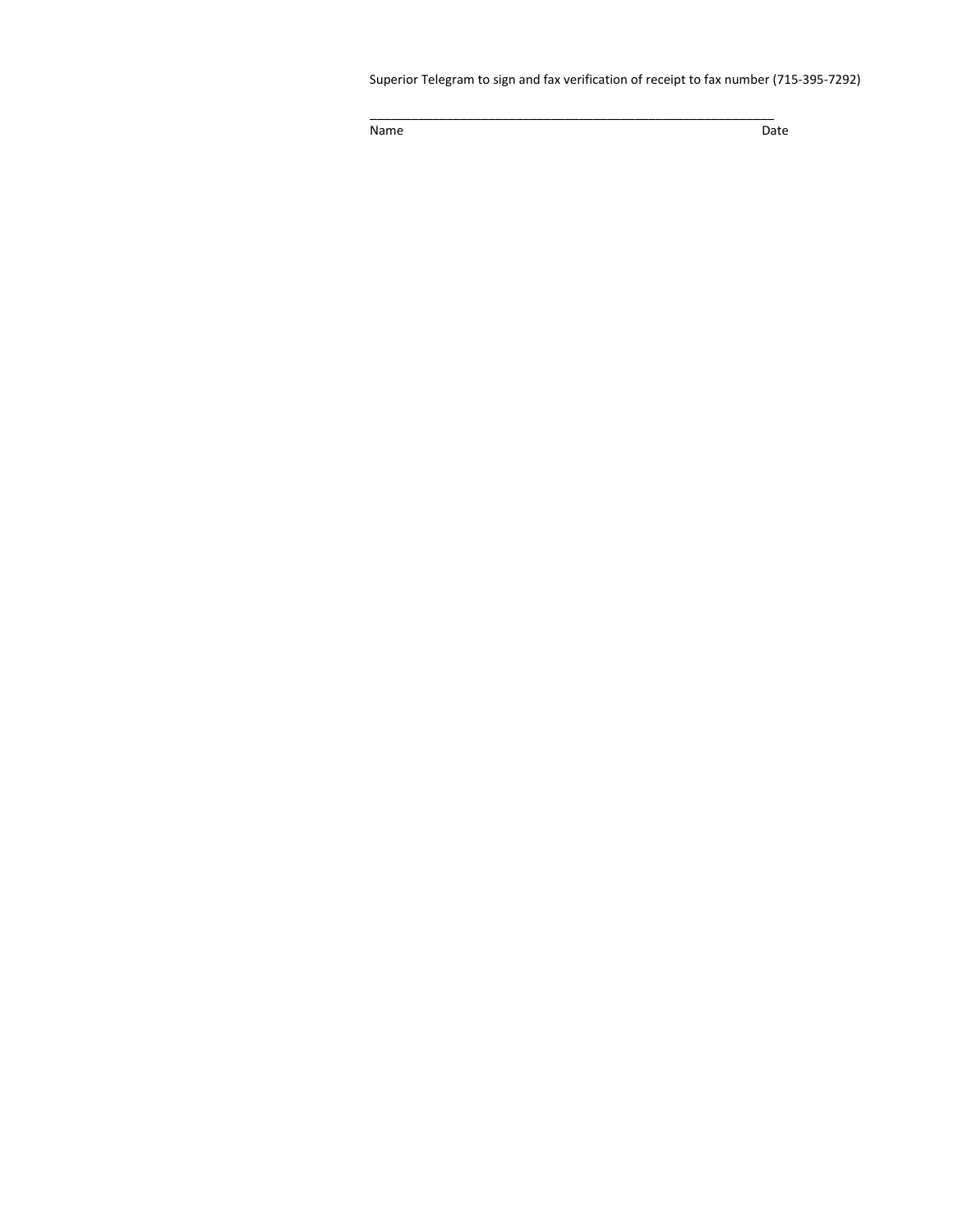# Finance Committee Proceedings City of Superior December 12, 2019

Members Present: Tylor Elm, Craig Sutherland and Jack Sweeney Staff Present: Jean Dotterwick, Ashley Puetz, Linda Cadotte and Jim Paine Others Present: Shelley Nelson, Steve Loomis, Vincent Dodge and Thomas Beaudry Members Excused: Keith Kern

Jack Sweeney called the meeting to order at 4:30 pm with a quorum present. Attendance was done by sign in.

1. Approval of the November 14, 2019 Finance Committee meeting minutes.

**Motion** was made by Tylor Elm, seconded by Craig Sutherland and carried unanimously to approve the November 14, 2019 Finance Committee meeting minutes.

2. Approval of the November 21, 2019 Special Finance Committee meeting minutes.

**Motion** was made by Tylor Elm, seconded by Craig Sutherland and carried to approve the November 21, 2019 Special Finance Committee meeting minutes.

3. Approval of the 2020 Golf Course Budget.

Steve Loomis, Tom Beaudry and Vince Dodge, all of KemperSports, introduced themselves and spoke on the 2020 executive and budget summary and detail and the marketing and capital plan for the golf course. A question and answer period followed after each section.

**Motion** was made by Tylor Elm, seconded by Craig Sutherland and carried unanimously to approve the 2020 Golf Course Budget.

4. Approval of proposal to amend ordinance No. O05-3536: Unreserved and Designated Reserved Fund Balance Policy.

The Mayor spoke on the proposed change to (a):

Sec. 2-241 – Unreserved and designated reserved fund balance policy as follows: (1) all excess fund will be directed to the reserves of the general fund to maintain reserve levels of at least 32% of the City's operating budget for the current fiscal year. (2) If reserve levels meet or exceed the amounts described in section 1, expenditure of remaining excess funds will be proposed by the Mayor and approved by a majority vote of the common council no later than December  $31<sup>st</sup>$  of the current fiscal year. A question and answer period followed.

**Motion** was made by Tylor Elm, seconded by Craig Sutherland and carried, upon recommendation by Administration, to table the proposal for further review until the January Finance Committee meeting.

5. Held from November 21, 2019 Special Finance Committee meeting – Seeking approval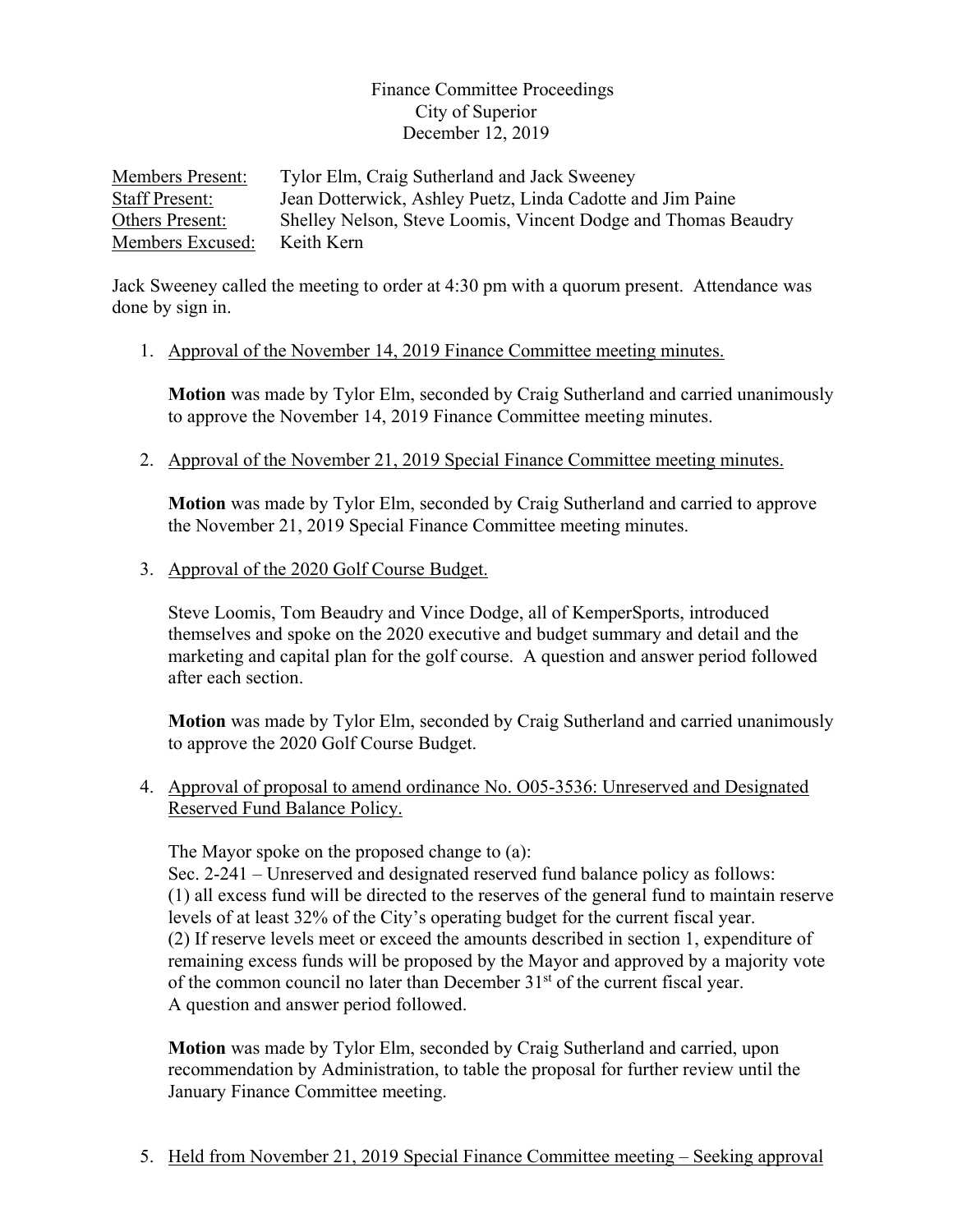of Amendment I to the Affiliation Agreement between the City of Superior and UWS for Wellness Internships..

The Affiliation Agreement between the City and UWS now reflects specific wording regarding the City's Workman's Compensation policy.

**Motion** was made by Tylor Elm, seconded by Craig Sutherland and carried to approve the Amendment I to the Affiliation Agreement between the City of Superior and UWS for Wellness Internships.

6. Review November, 2019 Check Register.

**Motion** was made by Tylor Elm, seconded by Craig Sutherland and carried to receive and file the November, 2019 Check Register.

7. Review General Fund Financial Statements – 2019 Expenditure vs. Budget Analysis..

**Motion** was made by Tylor Elm, seconded by Craig Sutherland and carried to receive and file General Fund Financial Statements – 2019 Expenditure vs. Budget Analysis.

- 8. General Financial Overview.
	- a. Update on top 3 financial concerns.

There were no concerns brought to the Finance Committee.

9. Other financial matters.

 Councilor Sweeney inquired about CIP project requests from previous years that may not have been approved. He would like to be able to review those requests. He would also like to see a formal process put in place for making CIP project requests that would serve as a tracking system for approved and not approved projects.

Having no other business, the Finance Committee Meeting adjourned at 6:11 p.m.

Minutes respectfully submitted by Jean Dotterwick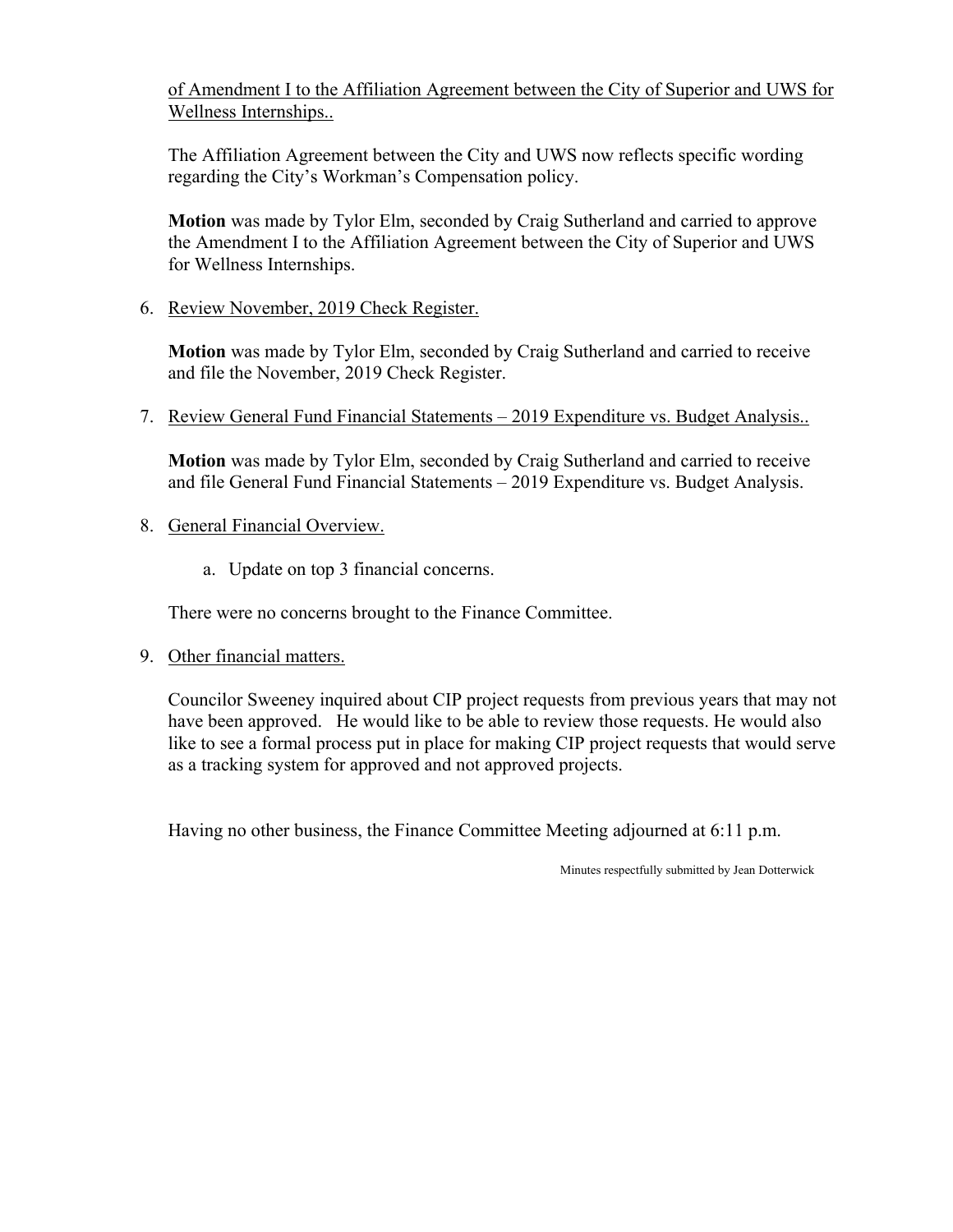# **Current: Sec. 2-241. - Unreserved and designated reserved fund balance policy.**

(a) The city establishes a policy for excess funds, (excess revenues over expenditures for any fiscal year), as follows:

(1) One-third of excess funds will be set aside as designated reserves of the fund balance.

(2) One-third of excess funds will be used for capital improvements in the following year's budget.

(3) One-third of excess funds will be used to reduce the following year's tax levy.

(b) The city hereby establishes a policy to build designated reserves of the fund balance to a minimum of \$3,700,000.00. One million seven hundred thousand dollars of the designated reserves will be used exclusively for the purpose of emergency expenditures and \$2,000,000.00 will be designated to reserves for post employment liability. A unanimous vote by the common council shall be required to expend the \$1,700,000.00 on any purpose other than an emergency or the \$2,000,000.00 of reserves for post employment liabilities. Any designated reserves above the \$3,700,000.00 minimum may be expended at the discretion of the common council. (Code 1971, § 2-155; Ord. No. O05-3536, § 1, 9-6-2005)

# **Proposed: Sec. 2-241. - Unreserved and designated reserved fund balance policy.**

(a) The city establishes a policy for excess funds, (excess revenues over expenditures for any fiscal year), as follows:

(1) All excess funds will be directed to the reserves of the general fund to maintain reserve levels of at least 32% of the city's operating budget for the current fiscal year.

(2) If reserve levels meet or exceed the amounts described in section 1, expenditure of remaining excess funds will be proposed by the Mayor and approved by a majority vote of the common council no later than December 31<sup>st</sup> of the current fiscal year.

(b) The city hereby establishes a policy to maintain the designated reserves of the general fund at or above 32% of general fund expenditures with a minimum 15% of general fund expenditures. In the event of a fiscal emergency, a three-fourths vote of the entire Council shall be necessary to withdraw funds below the 15% minimum.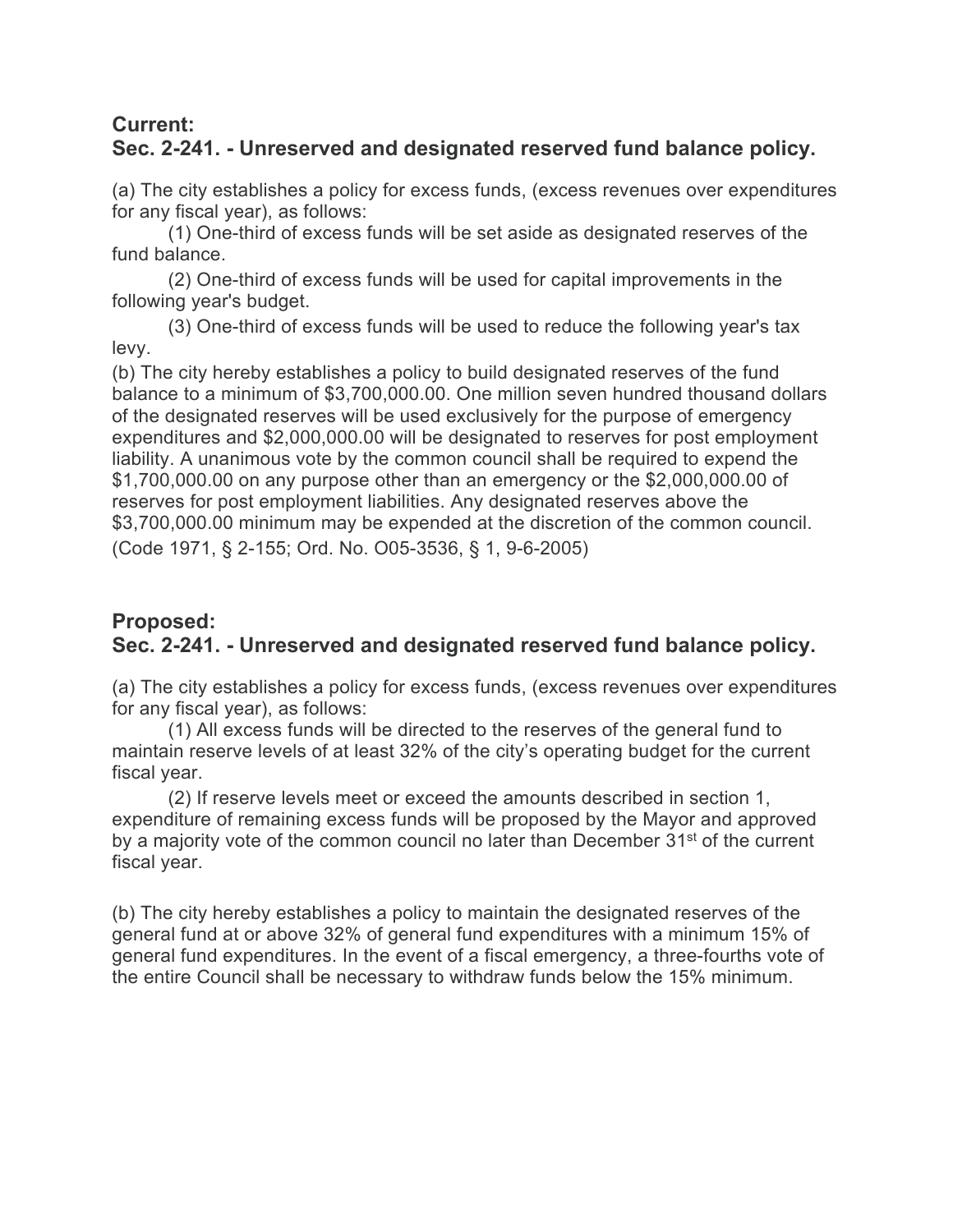*Criteria* I *Governments* I *U.S. Public Finance: U.S. Local Governments General Obligation Ratings: Methodology And Assumptions* 

| Available Fund Balance As A % Of Expenditures                                                                                                                                                                                                 |                |                |                                    |                                                                                                                                                                                        |          |  |  |  |
|-----------------------------------------------------------------------------------------------------------------------------------------------------------------------------------------------------------------------------------------------|----------------|----------------|------------------------------------|----------------------------------------------------------------------------------------------------------------------------------------------------------------------------------------|----------|--|--|--|
| %                                                                                                                                                                                                                                             | >15            | $8-15$         | $4 - 8$                            | $1-4$                                                                                                                                                                                  | $\leq 1$ |  |  |  |
| Score                                                                                                                                                                                                                                         | $\overline{1}$ | $\overline{c}$ | 3                                  | 4                                                                                                                                                                                      | 5        |  |  |  |
| A score of '1', '2', '3', '4', and '5' means very strong, strong, adequate, weak, and very weak, respectively.                                                                                                                                |                |                |                                    |                                                                                                                                                                                        |          |  |  |  |
| Qualitative factors with a positive impact on the initial<br>score:                                                                                                                                                                           |                |                | score:                             | Qualitative factors with a negative impact on the initial                                                                                                                              |          |  |  |  |
| If projections for the current year and the following year<br>suggest a better initial score.                                                                                                                                                 |                |                | suggest a vorse initial score.     | If projections for the current year and the following year                                                                                                                             |          |  |  |  |
| Ability to avoid financial imbalances with demonstrated<br>capacity and willingness to cut operational spending (by more<br>than 2%), resulting from a flexible cost structure, flexible<br>legislation, and/or videspread political support. |                |                | other funds with deficit balances. | High levels of questionable receivables or amounts due from                                                                                                                            |          |  |  |  |
| Existing state tax caps do not apply to the government, or the<br>government retains substantial flexibility under the caps.                                                                                                                  |                |                |                                    | Limited capacity to cut expenditures due to infrastructure or<br>operational needs or political resistance.                                                                            |          |  |  |  |
| Demonstrated ability and willingness to raise taxes when<br>needed (and voter support is usually obtained when such<br>approval is required).                                                                                                 |                |                |                                    | Limited capacity to raise revenues due to consistent and<br>ongoing political resistance which can include self-imposed<br>restrictions through charter or local initiative processes. |          |  |  |  |
| Timing of fiscal year and tax billing dates result in high cash<br>with abnomally low fund balance levels.                                                                                                                                    |                |                | by one point.                      | Where cash accounting is used, the criteria use cash<br>balances instead of fund balances and the score is vorsened                                                                    |          |  |  |  |
| Maintenance of an available fund balance exceeding 30% of<br>general fund expenditures for the most recently reported year,<br>the current year and next year.                                                                                |                |                |                                    |                                                                                                                                                                                        |          |  |  |  |

- 60. Various qualitative factors may raise or lower the final budget flexibility score relative to the initial score, as shown in table 10.
- 61. The existing Available Fund Balances reflect the most obvious and measurable form of flexibility. However, we recognize that municipalities may have ongoing balances legally available for operations outside the general fund. Therefore, the Available Fund Balance in the initial score reflects all available funds legally available for operations. The initial score is the Available Fund Balance as a percentage of general fund expenditures. The measure uses data from the most recent reported year.
- 62. Qualitative adjustments to the budgetary flexibility score generally compensate for shortcomings in the fund balance measure or assess other forms of flexibility. GASB Interpretation No. 5 specifies how much of taxes already levied and possibly even collected must be deferred from a recognition perspective based on the timing of these elements relative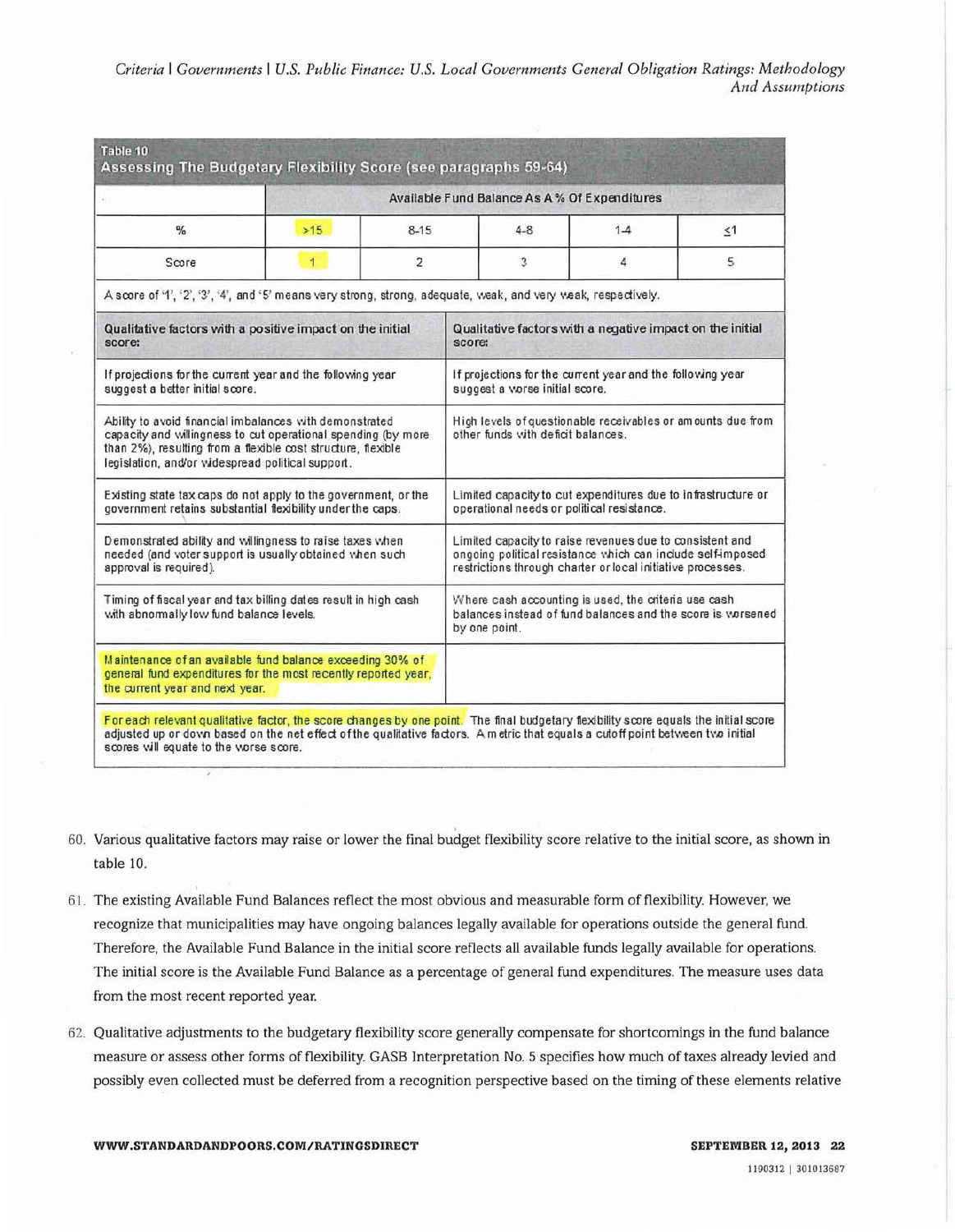#### **Check Register for Dec 2019**

| <b>Check Number Check Date</b> |         | Vendor Name                           | Transaction Amount Account Number Project Number | Description 01                 | Description 02            |
|--------------------------------|---------|---------------------------------------|--------------------------------------------------|--------------------------------|---------------------------|
| 304000                         | 9/13/19 | NORTHERN INTERSTATE CONSTRUCTION      | 130,600.00 400-5220-522.82-10 FIREHQ             | Fire HQ Construction proj      | pay app 10                |
|                                | 9/13/19 |                                       | (6,531.00) 400-0000-221.10-00 FIREHQ             | Fire HQ Construction proj      | pay app 10 RETAINAGE      |
|                                |         |                                       |                                                  |                                |                           |
| 305017                         |         | 11/22/19 MISC.VENDOR-ALLISON AMELUXEN | (235.00) 602-5363-536.59-10                      | Stormwater fee reimb           |                           |
| 305128                         | 12/2/19 | JACOBSON, LINDSEY M                   | 1,636.39 812-5661-566.21-80                      | BID Salary Jacobson 12/2       |                           |
| 305129                         | 12/2/19 | LUKE, PETER W.                        | 2,401.29 101-5110-511.29-90                      | Contrat pmt PEGA coord         |                           |
| 305130                         | 12/2/19 | ROCHON, JOANN                         | 1,355.01 812-5661-566.21-80                      | BID Salary Rochon 12/2         |                           |
| 305131                         | 12/2/19 | <b>SUPERIOR PUBLIC MUSEUMS</b>        | 12,916.00 101-5512-551.29-90                     | Monthly alloc museum Dec       |                           |
|                                |         |                                       |                                                  |                                |                           |
| 305132                         | 12/4/19 | MISC.VENDOR-FINANCE                   | 594.98 818-5151-515.51-31                        | Release of claim               | Annie Montez              |
| 305133                         | 12/6/19 | AIRGAS USA, LLC                       | 214.38 101-5220-522.35-20                        | Testing of Air Bottles-17      |                           |
| 305134                         | 12/6/19 | <b>AMAZON</b>                         | 386.69 252-5511-551.39-50                        | ending 0170080 a/v             |                           |
| 305135                         | 12/6/19 | ANDERSEN, THOMAS                      | 3,969.00 101-5151-515.29-90                      | Internal Audit consultant      |                           |
| 305136                         | 12/6/19 | ARROWHEAD CONCRETE WORKS INC          |                                                  | Concrete - Papa Murphys        |                           |
|                                |         |                                       | 566.00 606-5361-536.35-97                        |                                |                           |
| 305137                         | 12/6/19 | ARROWHEAD PRINTING INC                | 285.00 603-5541-554.34-90                        | <b>SKI PASS TAGS</b>           |                           |
| 305138                         | 12/6/19 | <b>BACHAND GROUP INC</b>              | 113.95 405-0000-482.80-00                        | 1029 Ogden contract svcs       |                           |
|                                | 12/6/19 |                                       | 588.00 405-0000-482.80-00                        | 1029 Ogden moving svcs         |                           |
| 305139                         | 12/6/19 | BAKER & TAYLOR COMPANY, THE           | 95.20 252-5511-551.39-50                         | 75030638 A/V                   |                           |
|                                |         |                                       |                                                  |                                |                           |
|                                | 12/6/19 |                                       | 723.98 252-5511-551.39-50                        | L197435 JUV BOOKS              |                           |
|                                | 12/6/19 |                                       | 728.05 252-5511-551.39-50                        | L197872 AD BOOKS               |                           |
|                                | 12/6/19 |                                       | 399.07 252-5511-551.39-50                        | L197872, AYAT, AFI,            |                           |
|                                | 12/6/19 |                                       | 333.29 252-5511-551.39-50                        | L197872, AYAT, AFI, ANF        |                           |
|                                |         |                                       |                                                  |                                |                           |
|                                | 12/6/19 |                                       | 85.39 252-5511-551.39-50                         | L517185 DON. BOOKS             |                           |
| 305140                         | 12/6/19 | <b>BANKER, GARY C</b>                 | 250.00 812-5661-566.39-10                        | Dec/Jan PS article             |                           |
| 305141                         | 12/6/19 | <b>BDI</b>                            | 132.62 601-5361-536.35-30                        | E chirn tnk gearbox supis      |                           |
|                                | 12/6/19 |                                       | 72.97 601-5361-536.35-30                         | N grit motor bearing           |                           |
|                                |         |                                       |                                                  |                                |                           |
|                                | 12/6/19 |                                       | 8,294.94 601-5361-536.35-30                      | portable pump hoses            |                           |
| 305142                         | 12/6/19 | BELKNAP ELECTRIC, INC.                | 4,999.00 101-5220-522.82-10                      | Install Baseboard Heaters      |                           |
| 305143                         | 12/6/19 | BELKNAP PLUMBING & HEATING CO.        | 150.00 601-5361-536.24-97                        | 1672 Hanson 1120 N 18th        |                           |
| 305144                         | 12/6/19 | BERGSTROM ELECTRIC COMPANY            | 306.00 101-5346-534.24-90                        | 2 COLLAR ASSEMBLIES            |                           |
|                                |         |                                       |                                                  |                                |                           |
|                                | 12/6/19 |                                       | 3,562.65 101-5346-534.24-90                      | SIGNAL REPAIRS NOV             |                           |
|                                | 12/6/19 |                                       | 10,771.00 101-5330-533.24-90                     | <b>STR LIGHT REPAIRS NOV</b>   |                           |
| 305145                         | 12/6/19 | <b>BLACKSTONE PUBLISHING</b>          | 269.49 252-5511-551.39-50                        | 103363 A/V                     |                           |
| 305146                         | 12/6/19 | CAMPBELL, RICHARD E                   | 211.40 101-5240-524.29-90                        | Mileage/Phone                  | Plumbing Inspector        |
| 305147                         | 12/6/19 | CDW GOVERNMENT INC.                   | 7,464.60 801-5145-514.35-90                      | New Win10 Computers            |                           |
|                                |         |                                       |                                                  |                                |                           |
|                                | 12/6/19 |                                       | 1,308.82 601-5361-536.35-30                      | rmt acs scrty applnc dell      | <b>SMA</b>                |
|                                | 12/6/19 |                                       | 1,308.82 606-5361-536.35-30                      | rmt acs scrty applnc dell      | <b>SMA</b>                |
| 305148                         | 12/6/19 | <b>CENTURYLINK</b>                    | 101.98 252-5511-551.22-50                        | 7153942539                     |                           |
|                                | 12/6/19 |                                       | 306.24 252-5511-551.22-50                        | 7153942876                     |                           |
|                                |         |                                       |                                                  |                                |                           |
|                                | 12/6/19 |                                       | 248.55 101-5351-535.22-50                        | <b>AIRPORT PHONE/INTERNET</b>  | 11/17-12/16               |
|                                | 12/6/19 |                                       | 101.98 101-5151-515.22-50                        | <b>EE Firehall</b>             |                           |
|                                | 12/6/19 |                                       | 50.99 602-5363-536.22-50                         | Landfill 398-2326              |                           |
|                                | 12/6/19 |                                       | 463.81 601-5361-536.22-50                        | MF phones November             |                           |
|                                |         |                                       |                                                  |                                |                           |
|                                | 12/6/19 |                                       | 463.80 606-5361-536.22-50                        | MF phones November             |                           |
| 305149                         | 12/6/19 | <b>SPECTRUM BUSINESS</b>              | 52.74 601-5361-536.22-50                         | CSTP5 wireless                 |                           |
|                                | 12/6/19 |                                       | 52.74 606-5361-536.22-50                         | CSTP5 wireless                 |                           |
| 305150                         | 12/6/19 | CINTAS CORPORATION NO. 2              | 47.20 602-5363-536.29-90                         | Rug service                    |                           |
|                                |         |                                       |                                                  |                                |                           |
| 305151                         | 12/6/19 | <b>CIVICPLUS</b>                      | 3,047.34 801-5145-514.29-90                      | Hosting & Support              |                           |
| 305152                         | 12/6/19 | COMPUDYNE, INC                        | 38.00 801-5145-514.35-90                         | <b>DOMAIN RENEWAL</b>          |                           |
|                                | 12/6/19 |                                       | 75.00 801-5145-514.35-90                         | Network Maint                  |                           |
| 305153                         | 12/6/19 | <b>CORE ADVANTAGE</b>                 | 250.00 602-5364-536.29-90                        | Mattress haul                  |                           |
|                                | 12/6/19 | <b>CPMI</b>                           |                                                  | FIRE HQ                        | <b>CM PROF FEES</b>       |
| 305154                         |         |                                       | 5,040.00 400-5220-522.82-10 FIREHQ               |                                |                           |
| 305155                         | 12/6/19 | DAN'S FEED BIN                        | 24.98 601-5361-536.35-97                         | erosion control blanket        |                           |
|                                | 12/6/19 |                                       | 24.97 606-5361-536.35-97                         | erosion control blanket        |                           |
| 305156                         | 12/6/19 | <b>DESIGN ELEMENTAL</b>               | 2,062.50 801-5145-514.29-90                      | Work done in Oct 2019          |                           |
|                                | 12/6/19 |                                       | 2,062.50 801-5145-514.29-90                      | Work done in Sept 2019         |                           |
|                                |         |                                       |                                                  |                                |                           |
| 305157                         | 12/6/19 | DEZURIK, INC                          | 548.00 601-5361-536.35-96                        | WAS MOYNO pmp air release      |                           |
| 305158                         | 12/6/19 | <b>DSC COMMUNICATIONS</b>             | 402.16 400-5331-533.81-10                        | RADIO INSTALL #256             | PO #805030                |
| 305159                         | 12/6/19 | DULUTH AV LOGISTICS                   | 99.00 101-5110-511.29-90                         | Media Player Annual Subsc      |                           |
|                                | 12/6/19 |                                       | 413.78 101-5110-511.29-90                        | Video Switcher Repair          |                           |
|                                |         |                                       |                                                  |                                |                           |
| 305160                         | 12/6/19 | <b>DUNBAR'S INCORPORATED</b>          | 18.90 101-5351-535.39-10                         | <b>URINAL BLOCKS</b>           |                           |
| 305161                         | 12/6/19 | EAST END HARDWARE COMPANY             | 21.09 602-5363-536.35-90                         | Gas well supply                |                           |
| 305162                         | 12/6/19 | FERGUSON WATERWORKS #2516             | 163.56 602-5363-536.35-90                        | Gas well supply                |                           |
| 305163                         | 12/6/19 | FIRST ADVANTAGE LNS OCC. HEALTH       | 101.52 101-5143-514.21-80                        | Drug testing                   |                           |
|                                | 12/6/19 |                                       | 50.76 101-5210-521.29-90                         | Drug testing                   |                           |
|                                | 12/6/19 |                                       |                                                  |                                |                           |
|                                |         |                                       | 64.62 101-5330-533.29-90                         | Drug testing                   |                           |
| 305164                         | 12/6/19 | FIRST NATIONAL BANK OF OMAHA          | 1,272.00 282-5220-522.33-40 PPPGRT               | Airline Tickets-J Weber        | C Edwards-Fire School     |
|                                | 12/6/19 |                                       | 246.00 101-5220-522.33-40 FIRINS                 | Fire Insp Conf-Lodging         | D Sertich                 |
|                                | 12/6/19 |                                       | 440.00 282-5220-522.39-10 ISORED                 | 30 BLS/AED Cards               |                           |
|                                | 12/6/19 |                                       | 30.00 282-5220-522.33-40 ISORED                  | <b>BLS Course Cards</b>        |                           |
|                                |         |                                       |                                                  | <b>Commercial Coffee Maker</b> |                           |
|                                | 12/6/19 |                                       | 312.99 101-5220-522.49-10                        |                                |                           |
|                                | 12/6/19 |                                       | (82.00) 101-5220-522.33-40 FIRINS                | Fire Insp Conf                 | 1 Night Lodging Reimburse |
|                                | 12/6/19 |                                       | 246.00 101-5220-522.33-40 FIRINS                 | Fire Insp Conf-B Cardenas      | Lodging                   |
|                                | 12/6/19 |                                       | (82.00) 101-5220-522.33-40 FIRINS                | Fire Insp Conference           | Lodging 1 night reimburse |
|                                | 12/6/19 |                                       | 355.32 101-5220-522.39-10                        | Fire Picture-New Station       |                           |
|                                |         |                                       |                                                  |                                |                           |
|                                | 12/6/19 |                                       | 430.24 282-5220-522.33-40 PPPGRT                 | Hotel Lodging-C Edwards        | Refinery Training #19-235 |
|                                | 12/6/19 |                                       | 430.24 282-5220-522.33-40 PPPGRT                 | Hotel Lodging-J Weber          | Refinery Training #19-235 |
|                                | 12/6/19 |                                       | 19.98 101-5220-522.39-10                         | IPhone Chrg Cords              |                           |
|                                | 12/6/19 |                                       | 71.97 101-5220-522.39-10                         | Lunch-Hire Interview           | Committee                 |
|                                |         |                                       |                                                  |                                |                           |
| 305165                         | 12/6/19 | FIRST NATIONAL BANK OF OMAHA          | 682.67 601-0000-186.10-00                        | #429 manual                    |                           |
|                                | 12/6/19 |                                       | 500.00 101-5323-532.32-10                        | <b>DIAGNOSTILINK</b>           | 4988 6591 6713 2076       |
| 305166                         | 12/6/19 | <b>GARTNER REFRIGERATION COMPANY</b>  | 180.00 601-5361-536.24-20                        | BFP air handler unit           |                           |
|                                | 12/6/19 |                                       |                                                  | BFP dsnfctn air handling       |                           |
|                                |         |                                       | 457.44 601-5361-536.24-20                        |                                |                           |
|                                | 12/6/19 |                                       | 188.00 601-5361-536.24-20                        | BFP fans&unit heater           |                           |
|                                | 12/6/19 |                                       | 90.00 601-5361-536.24-20                         | CSTP2 blwr pmp bldg htr        |                           |
|                                | 12/6/19 |                                       | 9,159.21 601-5361-536.24-20                      | HEX1 methane                   |                           |
|                                |         |                                       |                                                  |                                |                           |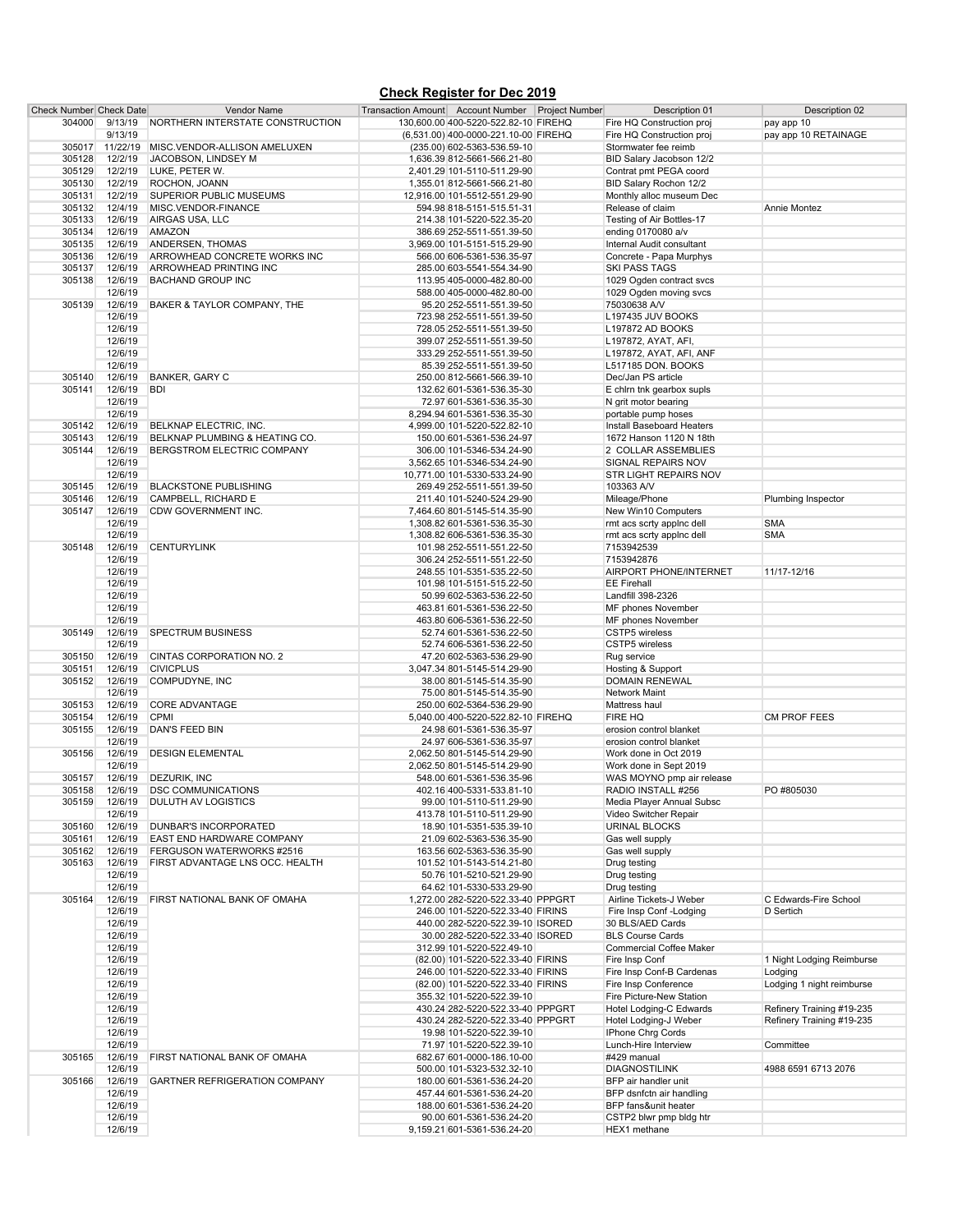|        | 12/6/19 |                                           | 102.00 601-5361-536.24-20                            | HVAC roof unit O&C bldg                          |                           |
|--------|---------|-------------------------------------------|------------------------------------------------------|--------------------------------------------------|---------------------------|
|        | 12/6/19 |                                           | 53.00 601-5361-536.24-20                             | Mech rm methane boiler                           |                           |
|        | 12/6/19 |                                           | 90.00 601-5361-536.24-20                             | MF gas boiler semi-annual                        |                           |
|        | 12/6/19 |                                           | 135.00 601-5361-536.24-20                            | UV BLDG HVAC air hndling                         |                           |
| 305167 | 12/6/19 | <b>GCS SOFTWARE INC</b>                   | 1,180.00 801-5145-514.29-90                          | SPECIAL ASSESSMENT MODULE                        |                           |
| 305168 | 12/6/19 | <b>GOIN POSTAL</b>                        | 46.49 606-5361-536.39-10                             | infiltrometer shipping                           |                           |
| 305169 | 12/6/19 | <b>GRAINGER</b>                           | 28.20 602-5363-536.34-90                             | Air filters                                      |                           |
|        | 12/6/19 |                                           | 0.55 601-5361-536.35-30                              |                                                  |                           |
|        |         |                                           |                                                      | garage door opener bttry                         |                           |
|        | 12/6/19 |                                           | 0.54 606-5361-536.35-30                              | garage door opener bttry                         |                           |
|        | 12/6/19 |                                           | 17.28 606-5361-536.35-30                             | wtr thrmtr&pH rdr battery                        |                           |
| 305170 | 12/6/19 | <b>GRANICUS, INC</b>                      | 648.90 801-5145-514.29-90                            | Gov't Transparenty 11/22-                        | 12/21 & Encoding Software |
| 305171 | 12/6/19 | GREAT LAKES PIPE SERVICES, INC.           | 7,324.74 601-5361-536.24-97                          | televising sanitary swr                          |                           |
| 305172 | 12/6/19 | <b>HACH COMPANY</b>                       | 409.63 601-5361-536.34-20 LABBUD                     | Lab supplies                                     |                           |
| 305173 | 12/6/19 | <b>HAWKINS INC.</b>                       | 5,520.34 601-5361-536.34-21                          | supplemental Ferric                              |                           |
| 305174 | 12/6/19 | MISC.VENDOR-ALLISON AMELUXEN              | 25.00 812-5661-566.39-10                             | BID bucks #588                                   |                           |
| 305175 | 12/6/19 | HOVLAND CONCRETE, MASONRY, INC            | 9,437.02 259-0000-221.10-00 19CRCK                   | 2019 SIDEWALK PROJ                               | PARTIAL RETAINAGE         |
|        | 12/6/19 |                                           | 1,557.14 259-0000-221.10-00 19KPRK                   | 2019 SIDEWALK PROJ                               | PARTIAL RETAINAGE         |
|        | 12/6/19 |                                           | 16,306.86 400-0000-221.10-00 SIDWLK                  | 2019 SIDEWALK PROJ                               | PARTIAL RETAINAGE         |
|        | 12/6/19 |                                           | 1,138.75 400-0000-221.10-00 PRMISC                   | 2019 SIDEWALK PROJ                               | <b>RETAINAGE PAYOUT</b>   |
|        | 12/6/19 |                                           | 1,375.00 400-0000-221.10-00 TWRBL3                   | 2019 SIDEWALK PROJ                               | <b>RETAINAGE PAYOUT</b>   |
|        | 12/6/19 |                                           | 434.00 400-0000-221.10-00 FIREHQ                     | 2019 SIDWALK FIRE HQ                             | RETAINAGE PAYOUT          |
| 305176 | 12/6/19 | HYDRO-KLEAN LLC                           | 4,860.00 601-5361-536.24-97                          | MH090025 monoform                                |                           |
| 305177 | 12/6/19 | <b>JACK RABBIT CLEANING</b>               | 1,725.00 101-5327-532.29-90                          | <b>MSB Cleaning</b>                              |                           |
| 305178 | 12/6/19 |                                           |                                                      |                                                  |                           |
|        |         | JEFFERSON FIRE AND SAFETY INC.            | 3,095.00 282-0000-484.20-00 HUSKRE                   | 1 Set Firefighter Gear                           |                           |
| 305179 | 12/6/19 | JFTCO, INC                                | 910.67 101-5323-532.35-30                            | CORE AS-OIL #356                                 | PO #P11589                |
|        | 12/6/19 |                                           | 30.25 101-5323-532.35-30                             | <b>INBOUND FREIGHT #356</b>                      | PO #P11589                |
| 305180 | 12/6/19 | KRYSTAL KLEER ICE SCULPTURES, LLC         | 4,650.00 821-5970-597.72-14 ICE-20                   | 2020 ICE FESTIVAL                                | <b>DOWNPAYMENT</b>        |
| 305181 | 12/6/19 | LABSOURCE, INC                            | 173.95 601-5361-536.35-90 SAFETY                     | December safety inventory                        |                           |
|        | 12/6/19 |                                           | 173.95 606-5361-536.35-90 SAFETY                     | December safety inventory                        |                           |
| 305182 | 12/6/19 | LHB, INC.                                 | 742.50 400-5512-551.82-10 15FAIR                     | <b>FAIRLAWN EXTERIOR RESTOR</b>                  | CA SERVICES ROOF PROJ     |
| 305183 | 12/6/19 | MACQUEEN EQUIPMENT, INC.                  | (56.83) 101-5323-532.35-30                           | <b>HANDLE</b>                                    | PO #P11579                |
|        | 12/6/19 |                                           | 265.95 101-5323-532.35-30                            | KNIFE VALVE 3" #415                              | PO #P11579                |
|        | 12/6/19 |                                           | 229.18 101-5323-532.35-30                            | RODDER/COUPLING/HANDLE                           | PO #P11579                |
| 305184 | 12/6/19 | MARS COMPANY, W.P. & R.S.                 | 243.82 601-5361-536.35-90 SAFETY                     | December safety inventory                        |                           |
|        | 12/6/19 |                                           | 243.82 606-5361-536.35-90 SAFETY                     | December safety inventory                        |                           |
|        | 12/6/19 |                                           | 104.28 101-5220-522.81-10                            | Department Jacket                                |                           |
|        | 12/6/19 |                                           | 36.45 601-5361-536.35-90 SAFETY                      | Nov safety inventory                             |                           |
|        | 12/6/19 |                                           |                                                      | Nov safety inventory                             |                           |
|        |         |                                           | 36.45 606-5361-536.35-90 SAFETY                      |                                                  |                           |
|        | 12/6/19 |                                           | 338.19 601-5361-536.35-90 SAFETY                     | November safety inventory                        |                           |
|        | 12/6/19 |                                           | 338.19 606-5361-536.35-90 SAFETY                     | November safety inventory                        |                           |
| 305185 | 12/6/19 | MARSH & MCLENNAN AGENCY LLC               | 10,680.00 817-5151-515.21-10                         | Health Ins. Consulting                           |                           |
|        | 12/6/19 |                                           | 1,400.00 817-5151-515.21-15                          | Health Ins. Consulting                           |                           |
| 305186 | 12/6/19 | <b>MENARDS</b>                            | 95.89 101-5220-522.49-10                             | Driveway Markers                                 | Garden Hose, Cord         |
|        | 12/6/19 |                                           | 21.25 101-5220-522.49-10                             | Pails & Lids                                     |                           |
|        | 12/6/19 |                                           | 259.88 101-5220-522.49-10                            | Xmas Tree & Ornaments                            |                           |
| 305187 | 12/6/19 | <b>MENARDS</b>                            | 4.99 101-5351-535.39-10                              | <b>MOP HEAD</b>                                  |                           |
| 305188 | 12/6/19 | <b>MENARDS</b>                            | 45.64 425-5330-533.82-10 FHW182                      | EAST 3RD ST                                      | SUPPLIES ACCT 31390253    |
|        | 12/6/19 |                                           | 1,020.78 101-5327-532.35-90                          | SNOW FENCE/TIES GOLF C                           |                           |
| 305189 | 12/6/19 | <b>MENARDS</b>                            | 26.48 601-5361-536.35-31                             | collections supplies                             |                           |
|        | 12/6/19 |                                           | 26.47 606-5361-536.35-31                             | collections supplies                             |                           |
|        | 12/6/19 |                                           | 141.05 601-5361-536.35-30                            | maintenance supplies                             |                           |
| 305190 |         | 12/6/19 MICHAUD DISTRIBUTING, INC.        | 27.00 602-5363-536.34-90                             | Water jugs                                       |                           |
| 305191 | 12/6/19 | MINNESOTA HOIST INSPECTION, INC           | 600.00 101-5323-532.29-90                            | ANNUAL INSPECTION                                | PO #805028                |
| 305192 | 12/6/19 | MONIASQUE, ROBERT W                       | 75.00 812-5661-566.39-10                             | 12/4/19 Tree lighting                            |                           |
| 305193 | 12/6/19 | <b>NAPA AUTO PARTS</b>                    | 74.66 101-5220-522.35-20                             | Chain Lube, Oil, Wipers                          |                           |
| 305194 | 12/6/19 | NAT'L BANK OF COMMERCE                    | 188.90 801-5145-514.35-90                            | <b>SPD FORENSICS PRINTER</b>                     |                           |
|        | 12/6/19 |                                           | 21.09 801-5145-514.35-90                             | <b>SPD MOUSE</b>                                 |                           |
|        |         | 305195 12/6/19 NORTH CENTRAL LABORATORIES | 312.17 601-5361-536.34-20 LABBUD                     | lab supplies                                     |                           |
|        |         |                                           |                                                      |                                                  |                           |
| 305196 |         | 12/6/19 NORTHERN BUSINESS PRODUCTS        | 55.41 601-5361-536.31-90<br>55.41 606-5361-536.31-90 | December office inventory                        |                           |
|        | 12/6/19 |                                           |                                                      | December office inventory                        |                           |
|        | 12/6/19 |                                           | 10.92 101-5220-522.31-90                             | Enter Stamp, Calculator                          | Paper                     |
| 305197 |         |                                           |                                                      |                                                  |                           |
|        |         | 12/6/19 NORTHERN DOOR & HARDWARE, INC.    | 21.00 101-5327-532.35-90                             | <b>KEYS FOR RINKS</b>                            |                           |
| 305198 | 12/6/19 | NORTHERN INTERSTATE CONSTRUCTION          | 27,438.00 400-5220-522.82-10 FIREHQ                  | Fire HQ construction                             | PAY APP 11                |
|        | 12/6/19 |                                           | (1,372.00) 400-0000-221.10-00 FIREHQ                 | Fire HQ construction                             | PAY APP 11 RETAINAGE      |
|        | 12/6/19 |                                           | 1,000.00 400-5220-522.82-10 FIREHQ                   | Fire HQ construction                             | PAY APP 12                |
|        | 12/6/19 |                                           | (50.00) 400-0000-221.10-00 FIREHQ                    | Fire HQ construction                             | PAY APP 12 RETAINAGE      |
| 305199 |         | 12/6/19 NORTHERN STATES SUPPLY, INC.      | 224.15 601-5361-536.35-30                            | hardware keepfill                                |                           |
|        | 12/6/19 |                                           | 4.00 601-5361-536.35-90 SAFETY                       | safety glasses                                   |                           |
|        | 12/6/19 |                                           | 4.00 606-5361-536.35-90 SAFETY                       | safety glasses                                   |                           |
| 305200 | 12/6/19 | NORTHFLOW LLC                             | 1,500.00 606-5361-536.21-51 9KEY                     | 9key element contract                            |                           |
| 305201 | 12/6/19 | NORTHLAND CONSTRUCTORS OF DULUTH          | 33,443.31 400-0000-221.10-00 MOON                    | MOONSHINE RD WETLAND PROJ PAY APP 3FINAL PAY OUT |                           |
|        | 12/6/19 |                                           | 2,150.00 400-5631-563.82-10 MOON                     | MOONSHINE RD WETLAND PROJ PAY APP 3FINAL PAY OUT |                           |
| 305202 |         | 12/6/19 OGDEN MACH., WELD, & STEEL SUPPLY | 10.00 425-5330-533.82-10 FHW182                      | <b>EAST 3RD ST</b>                               | <b>REBAR</b>              |
| 305203 | 12/6/19 | <b>ONEUP CREATIVE</b>                     | 1,706.25 812-5661-566.21-80                          | Oct-Nov                                          |                           |
|        |         |                                           |                                                      |                                                  |                           |
| 305204 | 12/6/19 | PACE ANALYTICAL SERVICES, INC.            | 349.00 601-5361-536.21-91 PRTRT                      | Prtrtment indstrl smple                          |                           |
| 305205 | 12/6/19 | MISC.VENDOR-FINANCE                       | 328.59 601-0000-464.10-00                            | REFUND OF OVERPAYMENT                            | 1622 JOHN AVE             |
| 305206 | 12/6/19 | PIONEER ABSTRACT & TITLE SUPERIOR         | 225.00 405-5630-563.39-10                            | 2019 Tax 2623 N 21st St                          |                           |
|        | 12/6/19 |                                           | 421.83 405-5630-563.22-20                            | Utl Bills 2623 N 21st st                         |                           |
| 305207 | 12/6/19 | POWER PROCESS EQUIPMENT, INC.             | 300.01 601-5361-536.35-31                            | LS2 pump wear plate                              |                           |
| 305208 | 12/6/19 | RADTKE, TEAGAN                            | 25.00 101-5110-511.14-10                             | Youth CC Pay-NOV 2019                            |                           |
| 305209 | 12/6/19 | RICOH USA, INC                            | 218.22 101-5142-514.29-90                            | Copier Lease-DEC 2019                            |                           |
|        | 12/6/19 |                                           | 217.36 101-5130-513.39-10                            | Periodic payment                                 |                           |
|        | 12/6/19 |                                           | 141.97 801-5145-514.29-90                            | Periodic Pmt Dec 2019                            | 2nd Floor Bldg Insp       |
|        | 12/6/19 |                                           | 277.44 801-5145-514.29-90                            | Periodic Pmt Dec 2019                            | 2nd Floor Finance         |
|        | 12/6/19 |                                           | 90.08 601-5361-536.24-90                             | Ricoh maintenance cntrct                         |                           |
| 305210 | 12/6/19 | 12/6/19 SANCO SUPPLY, INC                 | 90.07 606-5361-536.24-90<br>13.46 601-5361-536.35-30 | Ricoh maintenance cntrct<br>batteries            |                           |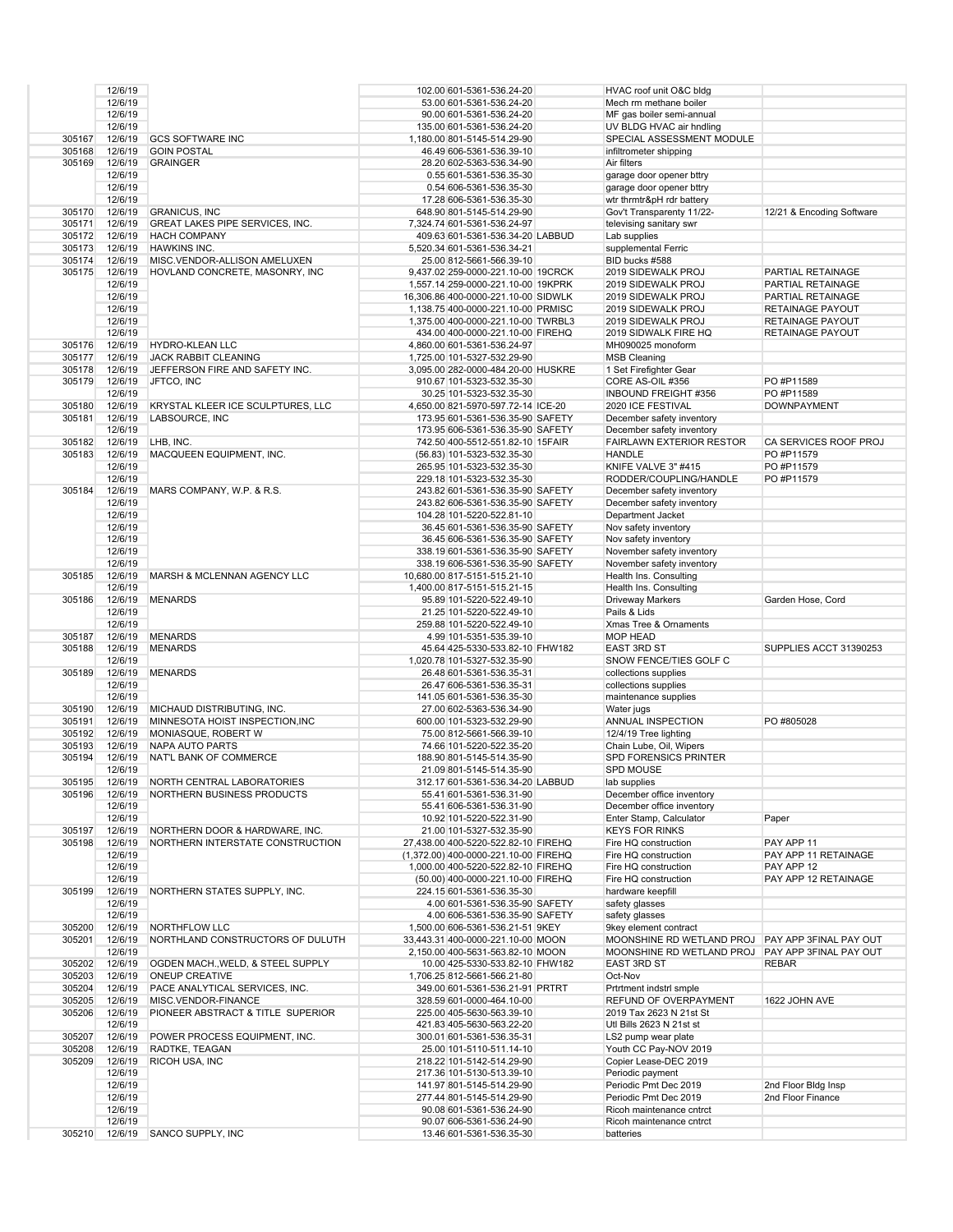|        | 12/6/19     |                                                     | 13.45 606-5361-536.35-30                                 |  | batteries                                       |                         |
|--------|-------------|-----------------------------------------------------|----------------------------------------------------------|--|-------------------------------------------------|-------------------------|
|        | 12/6/19     |                                                     | 13.04 601-5361-536.35-90 SAFETY                          |  | december safety inventory                       |                         |
|        | 12/6/19     |                                                     | 13.04 606-5361-536.35-90 SAFETY                          |  | december safety inventory                       |                         |
|        |             |                                                     |                                                          |  |                                                 |                         |
|        | 12/6/19     |                                                     | 111.67 252-5511-551.34-40                                |  | janitor sup                                     |                         |
|        | 12/6/19     |                                                     | 25.88 601-5361-536.34-40                                 |  | Janitorial inventory                            |                         |
|        | 12/6/19     |                                                     | 25.88 606-5361-536.34-40                                 |  | Janitorial inventory                            |                         |
|        | 12/6/19     |                                                     | 19.13 601-5361-536.35-90 SAFETY                          |  | safety inventory                                |                         |
|        | 12/6/19     |                                                     | 19.13 606-5361-536.35-90 SAFETY                          |  | safety inventory                                |                         |
| 305211 | 12/6/19     | MISC.VENDOR-KARA B.I.                               | 904.72 101-5240-524.32-10 DM2219                         |  | Publication for                                 | 2219 N. 22nd St.        |
| 305212 | 12/6/19     | SERVICE ELECTRIC, INC.                              | 11,836.00 400-5220-522.82-10 FIREHQ                      |  | Fire HQ construction                            | fiber work              |
|        |             |                                                     |                                                          |  |                                                 |                         |
|        | 12/6/19     |                                                     | 196.00 601-5361-536.24-20                                |  | HEX1 methane valve                              |                         |
|        | 12/6/19     |                                                     | 490.00 601-5361-536.24-20                                |  | HEX2 boiler controls                            |                         |
|        | 12/6/19     |                                                     | 318.50 601-5361-536.24-20                                |  | hypochlorite rm surge prt                       |                         |
|        | 12/6/19     |                                                     | 808.50 601-5361-536.24-20                                |  | MP ferric tank local dspl                       |                         |
|        | 12/6/19     |                                                     | 1,715.00 601-5361-536.24-20                              |  | Vaughan enclsr install                          |                         |
|        | 12/6/19     |                                                     | 2,703.97 601-5361-536.24-20                              |  | Vaughan VFD install                             |                         |
|        |             |                                                     |                                                          |  |                                                 |                         |
|        | 12/6/19     |                                                     | 981.59 601-5361-536.24-21                                |  | Winter St gate trndcr ins                       |                         |
| 305213 | 12/6/19     | SHORT ELLIOTT HENDRICKSON INC                       | 501.00 400-5631-563.29-90 SAMP                           |  | 152267 lyman lake delin                         |                         |
|        | 12/6/19     |                                                     | 3,379.10 602-5363-536.21-50 LFMGMT                       |  | LANDFILL MGT SERVICES                           | <b>PROF SERVICES</b>    |
|        | 12/6/19     |                                                     | 3,480.00 400-5341-534.82-10 MOCRD                        |  | Moccasin Mike Culverts                          | Prof A/E services       |
| 305214 | 12/6/19     | SINNOTT BLACKTOP INC                                | 8,400.00 601-5361-536.24-51                              |  | LS7 basinB crack repair                         |                         |
| 305215 | 12/6/19     | MISC.VENDOR-LIBRARY                                 | 26.95 252-5511-551.39-50                                 |  | SUPERIOR PUB LIB-BOOK                           |                         |
| 305216 | 12/6/19     | <b>STACK BROTHERS</b>                               | 228.19 601-5361-536.24-97                                |  | reactive televising                             |                         |
| 305217 | 12/6/19     | STAPLES BUSINESS ADVANTAGE                          | 142.51 252-5511-551.31-90                                |  | office sup                                      |                         |
|        |             |                                                     |                                                          |  |                                                 |                         |
|        | 12/6/19     |                                                     | 492.37 101-5130-513.39-10                                |  | Toner                                           |                         |
| 305218 | 12/6/19     | SUNBELT RENTALS INC.                                | 2,901.30 101-5520-552.53-30                              |  | xmas decoration lift                            |                         |
| 305219 | 12/6/19     | SUPERIOR FUEL COMPANY                               | 705.77 602-5363-536.35-10                                |  | Shop fuel                                       |                         |
| 305220 | 12/6/19     | SUPERIOR WATER LIGHT & POWER                        | 38.65 601-5361-536.22-20                                 |  | E 2nd control structure                         |                         |
|        | 12/6/19     |                                                     | 6,609.20 601-5361-536.22-20                              |  | LS&CSTPelectric,water&gas                       | 10/3-11/29              |
|        | 12/6/19     |                                                     | 4,720.21 601-5361-536.22-20                              |  | MF water&gas 10/12-11/12                        |                         |
|        | 12/6/19     |                                                     | 524.46 606-5361-536.22-20                                |  | MF water&gas 10/12-11/12                        |                         |
|        |             |                                                     |                                                          |  |                                                 |                         |
| 305221 | 12/6/19     | <b>SUPERIOR WATER LIGHT &amp; POWER</b>             | 141.78 101-5346-534.22-20                                |  | 28th & Hammond                                  |                         |
|        | 12/6/19     |                                                     | 1,821.00 101-5351-535.22-20                              |  | <b>AIRPORT UTIL</b>                             |                         |
|        | 12/6/19     |                                                     | 82.75 101-5330-533.22-20                                 |  | Grandview east                                  |                         |
|        | 12/6/19     |                                                     | 33.20 101-5330-533.22-20                                 |  | Grandview west                                  |                         |
|        | 12/6/19     |                                                     | 29.62 101-5346-534.22-20                                 |  | Hammond/Winter                                  |                         |
|        |             |                                                     |                                                          |  |                                                 |                         |
|        | 12/6/19     |                                                     | 470.88 101-5220-522.22-20                                |  | <b>Hdgtrs Utilities</b>                         | 9/28-10/29/19           |
|        | 12/6/19     |                                                     | 41.98 603-5541-554.22-20                                 |  | <b>SKI SHK UTILITIES</b>                        |                         |
|        | 12/6/19     |                                                     | 220.90 101-5323-532.22-20                                |  | UTILITIES BUS BARN                              |                         |
|        | 12/6/19     |                                                     | 3,865.00 101-5323-532.22-20                              |  | UTILITIES GARAGE                                |                         |
|        | 12/6/19     |                                                     | 284.60 101-5330-533.22-20                                |  | water                                           |                         |
| 305222 | 12/6/19     | SUPERIORUSA, CORPORATION                            | 712.50 817-5151-515.29-90                                |  | FLEX/HSA PART FEE 10/31                         |                         |
| 305223 | 12/6/19     | <b>TELEPHONE ASSOCIATES</b>                         | 63.05 812-5661-566.22-50                                 |  | 132418                                          |                         |
| 305224 | 12/6/19     | <b>TIRE AGGREGATE</b>                               | 1,693.00 602-5364-536.29-90                              |  | Tire hauling                                    |                         |
|        |             |                                                     |                                                          |  |                                                 |                         |
| 305225 | 12/6/19     | TOOLE DESIGN GROUP, LLC                             | 7,005.33 400-5340-534.82-10 TAPATP                       |  | <b>ACTIVE TRANS PLAN</b>                        | <b>PROF FEES</b>        |
| 305226 | 12/6/19     | TOTAL TOOL SUPPLY INC                               | 142.86 602-5363-536.34-90                                |  | Opporating supplies                             |                         |
| 305227 | 12/6/19     | TRANSAMERICA LIFE INSURANCE CO.                     | 909.52 700-0000-215.34-03                                |  | Nov PR's                                        |                         |
| 305228 | 12/6/19     | TRC COMPANIES, INC.                                 | 1,058.07 400-5342-534.82-10 MSB001                       |  | MSB HOISTS THRU 11/8                            |                         |
|        | 12/6/19     |                                                     | 546.34 400-5342-534.82-10 MSB001                         |  | MSB HOISTS THRU 9/6                             |                         |
|        |             | TRI-STATE BUSINESS SYSTEMS                          |                                                          |  | Copier Paper                                    |                         |
|        |             |                                                     |                                                          |  |                                                 |                         |
| 305229 | 12/6/19     |                                                     | 44.90 101-5143-514.31-90                                 |  |                                                 |                         |
|        | 12/6/19     |                                                     | 56.99 101-5520-552.39-10                                 |  | <b>LC TONER</b>                                 |                         |
|        | 12/6/19     |                                                     | 221.64 101-5153-515.31-90                                |  | Office supplies                                 |                         |
|        | 12/6/19     |                                                     | 143.97 101-5130-513.39-10                                |  | Paper                                           |                         |
| 305230 | 12/6/19     | <b>TWIN PORT MAILING</b>                            | 745.58 101-5151-515.39-10                                |  | MAIL SVC WKS 11/4-15/19                         |                         |
| 305231 | 12/6/19     | TWIN PORTS FLYING SERVICE                           | 3,428.17 101-5351-535.21-80                              |  | AIRPORT MANAGEM DEC                             |                         |
|        | 12/6/19     |                                                     | 234.00 101-5351-535.29-90                                |  | NOV SNOW REM 13HRX\$18                          |                         |
|        |             |                                                     |                                                          |  |                                                 |                         |
| 305232 | 12/6/19     | ULTIMATE SAFETY CONCEPTS, INC                       | 346.45 242-5221-522.35-30 13HZMT                         |  | Regulator                                       |                         |
| 305233 | 12/6/19 UPS |                                                     | 4.66 101-5220-522.39-10                                  |  | UPS Chrg                                        |                         |
| 305234 |             | 12/6/19 USBORNEBOOKS.COM LLC                        | 78.94 252-5511-551.39-50                                 |  | juv books                                       |                         |
| 305235 | 12/6/19     | <b>VERIZON WIRELESS</b>                             | 7.51 601-5361-536.22-50                                  |  | Wireless service                                |                         |
|        | 12/6/19     |                                                     | 7.51 606-5361-536.22-50                                  |  | Wireless service                                |                         |
| 305236 |             | 12/6/19  VESSCO, INC.                               | 1,835.00 601-5361-536.35-30                              |  | CSTp2 screen turbuckle                          |                         |
|        | 12/6/19     | VITO, JEAN                                          |                                                          |  | CPA/Consultant                                  |                         |
| 305237 |             |                                                     | 6,697.50 101-5151-515.29-90                              |  |                                                 |                         |
| 305238 | 12/6/19     | WAL-MART COMMUNITY/GEMB                             | 6.83 601-5361-536.31-90 PEIR                             |  | MAGNETIC DRY ERASE BOARD                        |                         |
|        | 12/6/19     |                                                     | 6.83 606-5361-536.31-90 PEIR                             |  | MAGNETIC DRY ERASE BOARD                        |                         |
|        | 12/6/19     |                                                     | 143.60 101-5210-521.34-90                                |  | PUMPKIN PATROL                                  |                         |
| 305239 | 12/6/19     | <b>WASTEWATER TRAINING SOLUTIONS</b>                | 853.12 601-5361-536.33-40 OPTRN                          |  | <b>Ops Training August</b>                      |                         |
|        | 12/6/19     |                                                     | 853.12 606-5361-536.33-40 OPTRN                          |  | <b>Ops Training August</b>                      |                         |
| 305240 | 12/6/19     | <b>WATCHGUARD VIDEO</b>                             | (2,001.00) 801-5145-514.29-90                            |  | Credit                                          |                         |
|        | 12/6/19     |                                                     | 9,000.00 801-5145-514.29-90                              |  | software maint                                  |                         |
|        |             |                                                     |                                                          |  |                                                 |                         |
| 305241 |             | 12/6/19 WAYNE TRANSPORTS, INC                       | 176.25 101-0000-161.12-00                                |  | <b>DIESEL DEIVERY</b>                           | 7,500 GALLONS/11-1-19   |
| 305242 | 12/6/19     | <b>WISCONSIN STEAM CLEANER SALES CO</b>             | 17,977.58 400-5331-533.81-10                             |  | PARTS WASHER #3838                              | PO #805014              |
| 305243 | 12/6/19     | <b>WITC-SUPERIOR</b>                                | 32.50 601-5361-536.33-40 SAFETY                          |  | Superior Safety day regis                       |                         |
|        | 12/6/19     |                                                     | 32.50 606-5361-536.33-40 SAFETY                          |  | Superior Safety day regis                       |                         |
| 305244 | 12/6/19     | YOUNG PLUMBING & HEATING, INC.                      | 300.00 601-5361-536.24-97 SFCP                           |  | 1673 Zowin 4224 E 2nd                           |                         |
|        | 12/6/19     |                                                     | 150.00 601-5361-536.24-97 SFCP                           |  | 1674 Hallen 706 N 20th                          |                         |
|        |             |                                                     |                                                          |  |                                                 |                         |
|        | 12/6/19     |                                                     | 150.00 601-5361-536.24-97 SFCP                           |  | 1675 12 C Hayes Hoff                            |                         |
| 305245 |             | 12/6/19 ZIFKO TIRE & BATTERY                        | 473.40 101-5323-532.35-90                                |  | (4) GY P255/70R17                               | PO #T658374             |
|        |             | 305246 12/13/19 AFTERLIFE ELECTRONICS GRAVEYARD INC | 5.00 602-5364-536.29-90                                  |  | Microwave                                       |                         |
| 305247 |             | 12/13/19 AIRFIBER, INC                              | 65.90 101-5110-511.29-90                                 |  | Pega Internet Svc-DEC2019                       |                         |
| 305248 |             | 12/13/19 AMAZON                                     | 617.45 252-5511-551.32-10                                |  | ENDING 0310553                                  |                         |
|        | 12/13/19    |                                                     | 76.86 252-5511-551.39-10                                 |  | ENDING 031055 3                                 |                         |
| 305249 |             | 12/13/19 AMERIPRIDE LINEN & APPAREL SERVICES        | 34.56 101-5327-532.34-90                                 |  | Carp Cvrll                                      |                         |
|        |             |                                                     |                                                          |  |                                                 |                         |
|        | 12/13/19    |                                                     | 71.40 101-5327-532.34-90                                 |  | Floor mats                                      |                         |
|        | 12/13/19    |                                                     | 20.70 602-5362-536.34-90                                 |  | <b>GB Coats</b>                                 |                         |
|        | 12/13/19    | 305250 12/13/19 AMI CONSULTING ENGINEERS, P.A.      | 193.89 101-5323-532.29-90<br>2,720.00 232-5530-553.21-80 |  | <b>SHOP COVERALLS</b><br>ARWHD PIER BUOY & DOCK | <b>INSTALL/REMOVALS</b> |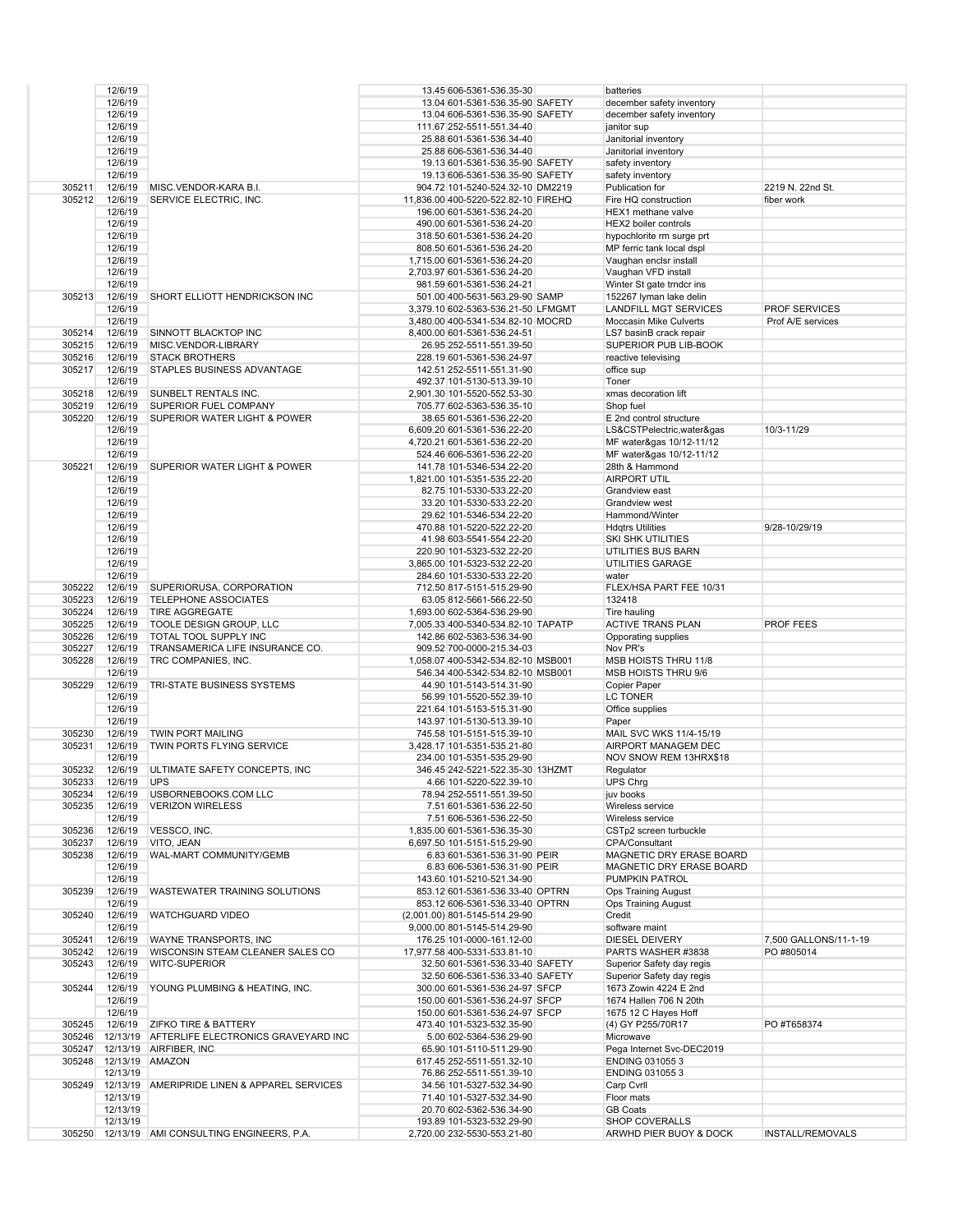|        |              | 305251 12/13/19 ASDCO CONSTRUCTION SUPPLY            | 13.50 605-5543-554.39-10             | <b>GOLF COURSE EXP</b>          | <b>SUPPLIES</b>       |
|--------|--------------|------------------------------------------------------|--------------------------------------|---------------------------------|-----------------------|
|        |              | 305252 12/13/19 ASPECT ELECTRICAL ENGINEERING & SRV  | 3,665.00 602-5363-536.29-90          | LANDFILL FLARE MAINT            | 4TH QTR CALIBRATION   |
|        |              |                                                      |                                      |                                 |                       |
|        |              | 305253 12/13/19 ASSESSMENT TECHNOLOGIES, LTD.        | 17.50 801-5145-514.35-90             | Maintenance                     |                       |
|        | 12/13/19     |                                                      | 7,078.22 801-5145-514.29-90          | Market Drive Annual Maint       |                       |
| 305254 |              | 12/13/19 AUS LA CROSS MC LOCKBOX                     | 373.67 601-5361-536.53-90            | <b>Laundering Services Nov</b>  |                       |
|        | 12/13/19     |                                                      | 373.67 606-5361-536.53-90            | <b>Laundering Services Nov</b>  |                       |
|        |              | 305255 12/13/19 AUTO VALUE SUPERIOR                  | 358.42 101-5323-532.35-30            | <b>STOCK PARTS</b>              | PO #P11605            |
|        |              |                                                      |                                      |                                 |                       |
|        | 12/13/19     |                                                      | 55.93 101-5323-532.35-30             | <b>WIX</b>                      | PO #P11605            |
|        |              | 305256 12/13/19 BAKER & TAYLOR COMPANY, THE          | 103.41 252-5511-551.39-50            | A/V 75030638                    |                       |
|        | 12/13/19     |                                                      | 41.23 252-5511-551.39-50             | A/V-75030638                    |                       |
|        | 12/13/19     |                                                      | 321.61 252-5511-551.39-50            | AFI, ANF-L197872                |                       |
|        | 12/13/19     |                                                      | 246.38 252-5511-551.39-50            | AYAT, AFI, ANF-L197872          |                       |
|        |              |                                                      |                                      |                                 |                       |
|        | 12/13/19     |                                                      | 225.94 252-5511-551.39-50            | AYAT, ANF-L197872               |                       |
|        | 12/13/19     |                                                      | 466.60 252-5511-551.39-50            | JUV-L197435                     |                       |
|        | 12/13/19     |                                                      | 17.36 252-5511-551.39-50             | LPD-L517185                     |                       |
|        |              | 305257 12/13/19 BARNES & NOBLE INC                   | 434.91 252-5511-551.39-50            | <b>JUV BOOKS-6206395</b>        |                       |
| 305258 | 12/13/19 BDI |                                                      | 127.23 601-5361-536.35-30            | E chrn tnk grbx bearing         |                       |
|        |              | 305259 12/13/19 BELKNAP PLUMBING & HEATING CO.       | 8,534.00 601-5361-536.24-97 SFCP     | 1861 Norkle 812 6th Ave E       |                       |
|        |              |                                                      |                                      |                                 |                       |
|        |              | 305260 12/13/19 BERGSTROM ELECTRIC COMPANY           | 960.00 101-5346-534.24-90 RRFB       | RRFB HIT 7TH HAMMOND            | CUT OFF RETHREAD POLE |
|        |              | 305261 12/13/19 BLACKSTONE PUBLISHING                | 203.93 252-5511-551.39-50            | A/V-103363                      |                       |
|        |              | 305262 12/13/19 BLAINE BUSINESS CENTER, LLC          | 800.00 812-5661-566.29-90            | BID rend Dec 19                 |                       |
|        | 12/13/19     |                                                      | 800.00 812-5661-566.29-90            | BID rend Nov 19                 |                       |
|        |              | 305263 12/13/19 BLUETARP FINANCIAL, INC              | 124.99 601-5361-536.35-30            | Ratcheting wrenches             |                       |
|        |              | 305264 12/13/19 BMO HARRIS BANK N.A.                 | 479.00 812-5661-566.39-10            | <b>BID CC</b>                   |                       |
|        |              |                                                      |                                      |                                 |                       |
|        |              | 305265 12/13/19 MISC.VENDOR-LIBRARY                  | 50.00 252-5511-551.39-10             | DEC 10 PROGRAM                  |                       |
|        |              | 305266 12/13/19 BORST, JOSIAH                        | 83.33 817-5151-515.39-10 WELNES      | WELLNESS INTERN STIPEND         | 11/18 -11/22/19       |
|        |              | 305267 12/13/19 BOYER TRUCKS                         | 7.30 101-5323-532.35-30              | <b>BRACKET</b>                  | PO #P11604            |
|        | 12/13/19     |                                                      | 162.40 101-5323-532.35-30            | <b>BRKT/OIL FLTR/SWITCH ASY</b> | PO #P11604            |
|        | 12/13/19     |                                                      | 634.94 101-5323-532.35-30            | ELEMENT/FENDER/EXT              | PO #P11612            |
|        |              |                                                      |                                      |                                 |                       |
|        | 12/13/19     |                                                      | 233.80 101-5323-532.35-30            | TENSIONER #304                  | PO #P11607            |
| 305268 |              | 12/13/19 BRENT'S SEPTIC SERVICE, LLC                 | 140.00 601-5361-536.53-90            | Portable toilet rentals         | nov                   |
| 305269 |              | 12/13/19 BROCK WHITE                                 | 12.02 101-5327-532.35-90             | Hill shop tanks                 |                       |
|        |              | 305270 12/13/19 BUDGET TOWING                        | 98.00 101-5210-521.29-90             | tow-Vibe                        |                       |
|        |              | 305271 12/13/19 CAMPBELL'S                           | 8.99 101-5530-553.49-10              | Park repairs                    |                       |
|        |              |                                                      |                                      |                                 |                       |
|        | 12/13/19     |                                                      | 11.18 101-5520-552.34-90             | Park supplies                   |                       |
|        | 12/13/19     |                                                      | 35.60 101-5530-553.34-90             | Park supplies                   |                       |
|        |              | 305272 12/13/19 CANADIAN PACIFIC RAILWAY CO.         | 9,840.21 101-5330-533.53-90          | SNOW PILING DEC 2019-NOV        | 2020                  |
|        |              | 305273 12/13/19 CAPITOL CONSULTANTS, INC             | 1,416.67 405-5630-563.29-90          | Dec '19 Consult fees            |                       |
|        |              | 305274 12/13/19 CENTURYLINK                          | 70.76 101-5210-521.22-50 PTPHN       | local PL2 wire                  |                       |
|        |              | 305275 12/13/19 CINTAS CORPORATION NO. 2             | 23.60 602-5363-536.29-90             | Rug service                     |                       |
|        |              | 305276 12/13/19 MISC.VENDOR-FINANCE                  | 77.10 601-0000-464.10-00             | REFUND OF OVERPAYMENT           | 3002 E 3RD ST         |
|        |              |                                                      |                                      |                                 |                       |
|        |              | 305277 12/13/19 COMPUDYNE, INC                       | 2,472.75 801-0000-143.10-00          | Web Filter Jan 2020             |                       |
|        | 12/13/19     |                                                      | 3,177.75 801-5145-514.29-90          | Web Filter Jan 2020             |                       |
|        |              | 305278 12/13/19 COONS AGGREGATE SUPPLY COMPANY       | 2,042.36 400-5341-534.82-10 SAND     | Washed Sand                     |                       |
|        |              | 305279 12/13/19 CORE & MAIN LP                       | 9,090.30 602-0000-184.10-00 GEW19    | Gas well                        |                       |
|        |              | 305280 12/13/19 CORNERSTONE SURVEYING AND MAPPING    | 500.00 601-5361-536.21-51 PWMISC     | Itasca&39th survey&docs         |                       |
|        |              | 305281 12/13/19 CRYOTECH DEICING TECHNOLOGY          | 39,156.36 400-5341-534.82-10 SALT    | Deicer                          |                       |
|        |              | 305282 12/13/19 CW TECHNOLOGY                        | 482.67 210-0000-231.57-00 FOCOMP     | <b>ICAC</b> services            |                       |
|        |              |                                                      |                                      |                                 |                       |
|        |              | 305283 12/13/19 DESIGN ELEMENTAL                     | 2,062.50 801-5145-514.29-90          | Work done in Nov 2019           |                       |
|        |              | 305284 12/13/19 DEVELOPMENT ASSOCIATION              | 3,333.00 812-5661-566.39-10          | Reimb Radio Ad                  |                       |
|        |              | 305285 12/13/19 DSC COMMUNICATIONS                   | 218.00 101-5210-521.29-90            | programming                     |                       |
|        |              | 305286 12/13/19 DULUTH TRANSIT AUTHORITY             | 105,279.63 101-5352-535.29-90        | NOV STRIDE/FXD RT SVC           |                       |
|        |              | 305287 12/13/19 DUNBAR'S INCORPORATED                | 63.59 101-5530-553.34-90             | Supplies                        |                       |
|        |              | 305288 12/13/19 EAST END HARDWARE COMPANY            | 19.90 601-5361-536.35-30             |                                 |                       |
|        |              |                                                      |                                      | snow blwr shear pins            |                       |
|        |              | 305289 12/13/19 ENGWALLS FLORIST AND GREENHOUSE      | 83.33 101-5210-521.39-10 IVEVT       | funeral service                 |                       |
|        |              | 305290 12/13/19 ENVIRONMENTAL PRODUCTS & ACCESS, LLC | 132.71 601-5361-536.35-21            | vactor clamps                   |                       |
|        | 12/13/19     |                                                      | 132.70 606-5361-536.35-21            | vactor clamps                   |                       |
|        |              | 305291 12/13/19 ESO SOLUTIONS, INC.                  | 13,621.75 801-5145-514.29-90         | SFD Software                    |                       |
|        |              | 305292 12/13/19 FASTENAL COMPANY                     | 219.02 400-5530-553.39-10 DECOR      | <b>DECOR HOLIDAY</b>            | <b>SUPPLIES</b>       |
|        | 12/13/19     |                                                      | 42.24 101-5327-532.35-90             | Hill shop tanks                 |                       |
|        |              |                                                      |                                      |                                 |                       |
|        | 12/13/19     |                                                      | 17.61 101-5327-532.34-90             | <b>MC Supply</b>                |                       |
|        | 12/13/19     |                                                      | 106.09 101-5520-552.34-90            | Park Supplies                   |                       |
|        |              | 305293 12/13/19 FERGUSON ENTERPRISES - 1657          | 1,571.83 101-5327-532.35-90          | Hill shop tanks                 |                       |
|        |              | 305294 12/13/19 FERRELLGAS                           | 99.78 101-5323-532.34-90             | (3) 33LB FORKLIFT               | PO #S2248             |
|        |              | 305295 12/13/19 FORUM COMMUNICATIONS COMPANY         | 659.80 101-5142-514.32-10            | CC Pubs-NOV 2019                |                       |
|        | 12/13/19     |                                                      | 103.70 101-5144-514.32-10            | ELEC Pubs-NOV 2019              |                       |
|        |              |                                                      |                                      |                                 | 2219 N. 22nd St.      |
|        | 12/13/19     |                                                      | 81.60 101-5240-524.32-10 DM2219      | Publication                     |                       |
|        | 12/13/19     |                                                      | 132.74 602-5363-536.32-10            | Thanksgiving Ad                 |                       |
|        | 12/13/19     |                                                      | 165.92 602-5363-536.32-10            | Veteran's Day Ad                |                       |
|        |              | 305296 12/13/19 FOUR STAR CONSTRUCTION, INC.         | (1,071.31) 400-0000-221.10-00 15FAIR | <b>FAIRLAWN ROOF PROJ</b>       | PAY APP 4 TURRET WORK |
|        | 12/13/19     |                                                      | 21,426.13 400-5512-551.82-10 15FAIR  | <b>FAIRLAWN ROOF PROJ</b>       | PAY APP 4 TURRET WORK |
|        |              | 305297 12/13/19 GALETON                              | 79.94 602-5363-536.34-90             | Nathan's boots                  |                       |
|        |              | 305298 12/13/19 GOIN POSTAL                          | 29.89 601-5361-536.39-10             | cerlic shipment                 |                       |
|        |              | 305299 12/13/19 GRAINGER                             | 23.20 601-5361-536.35-30             | DIG1 level indctr pulley        |                       |
|        |              |                                                      |                                      |                                 |                       |
|        | 12/13/19     |                                                      | 132.00 601-5361-536.35-31            | elctrcl conduit drill bit       |                       |
|        | 12/13/19     |                                                      | 44.37 601-5361-536.35-90 SAFETY      | lotion stock                    |                       |
|        | 12/13/19     |                                                      | 44.36 606-5361-536.35-90 SAFETY      | lotion stock                    |                       |
|        | 12/13/19     |                                                      | 443.52 101-5520-552.34-90            | Parks Dept                      |                       |
|        |              | 305300 12/13/19 GRAYBAR ELECTRIC COMPANY             | 335.00 101-5323-532.35-30            | STARTER #5610                   | PO #P11590            |
|        |              | 305301 12/13/19 GREAT LAKES ELECTRICAL CO.           | 341.89 101-5327-532.35-90            | Hill shop lights                |                       |
|        |              | 305302 12/13/19 GREAT LAKES PIPE SERVICES, INC.      |                                      |                                 |                       |
|        |              |                                                      | 4,466.81 601-5361-536.24-97          | sntry swr televising            |                       |
|        |              | 305303 12/13/19 GREATAMERICA FINANCIAL SVCS          | 64.20 101-5210-521.53-30             | copier lease                    |                       |
|        |              | 305304 12/13/19 GUARDIAN PEST CONTROL, INC           | 100.00 101-5327-532.29-90            | Pest control                    |                       |
|        |              | 305305 12/13/19 HALRON LUBRICANTS, INC.              | 2,362.00 101-5323-532.34-90          | <b>BULK MUN 32</b>              | PO #S2247             |
|        | 12/13/19     |                                                      | 841.91 101-5323-532.34-90            | DEF, GADUS SHELL                | PO #S2247             |
|        | 12/13/19     |                                                      | 103.70 101-5323-532.34-90            | WINDSHIELD WASH                 | PO #S2247             |
|        |              | 305306 12/13/19 HANCO CORPORATION                    | 557.60 101-5323-532.35-90            | (4) KENDA 12X16.5 10PLY         | PO #T658377           |
|        |              |                                                      |                                      |                                 |                       |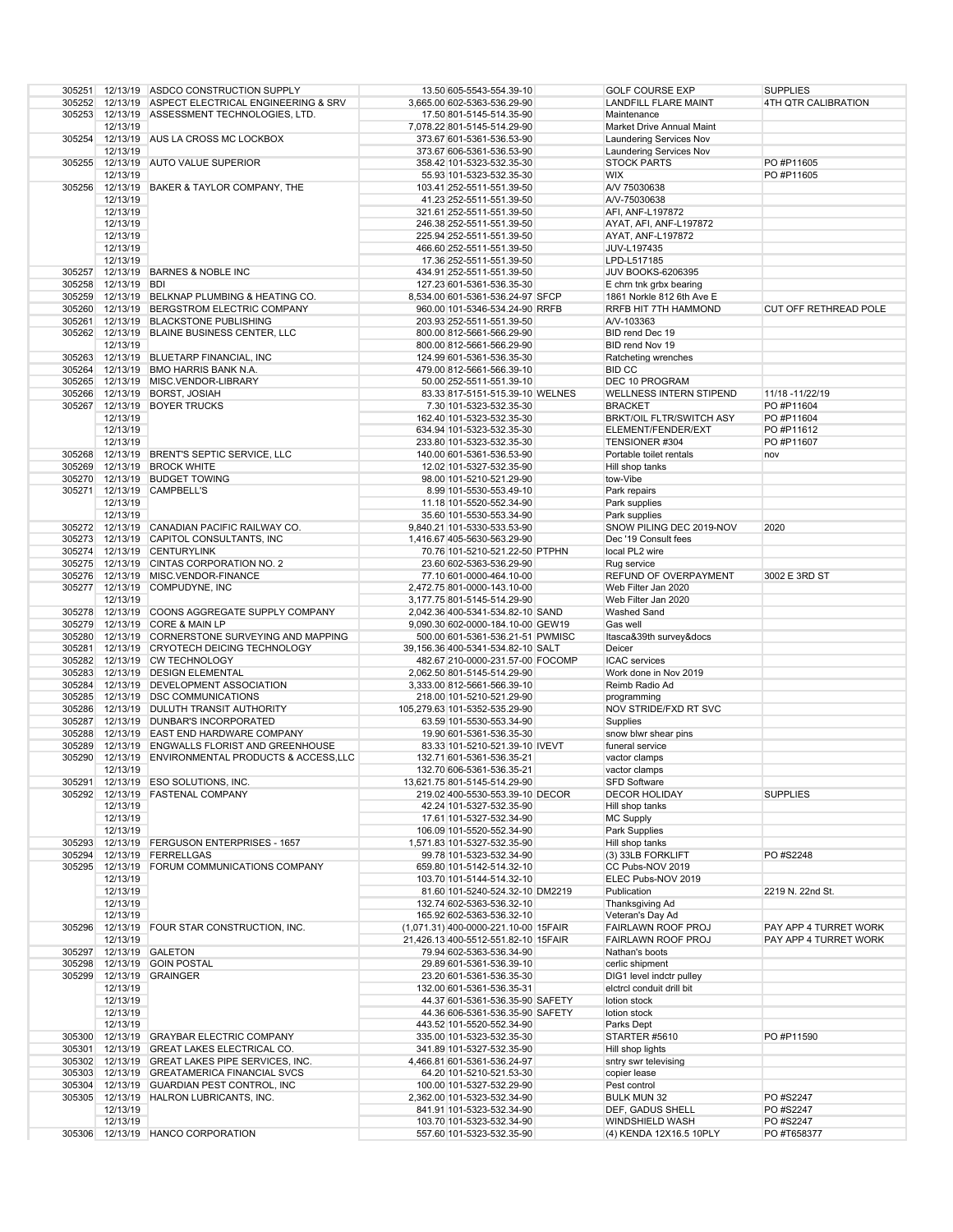|        | 12/13/19                |                                                     | 263.63 101-5323-532.34-90          | <b>SHOP SUPPLIES</b>           | PO #S2240                 |
|--------|-------------------------|-----------------------------------------------------|------------------------------------|--------------------------------|---------------------------|
| 305307 |                         | 12/13/19 HARTEL'S/DBJ DISPOSAL COMPANIES LLC        | 220.00 812-5661-566.29-90          | 169815                         |                           |
|        | 12/13/19                |                                                     | 88.59 602-5364-536.29-90           | RECYCLE CARTS 1 NOV            |                           |
|        | 12/13/19                |                                                     | 47.96 602-5364-536.29-90           | RECYCLE CARTS 2 NOV            |                           |
|        | 12/13/19                |                                                     | 48.88 602-5364-536.29-90           | RECYCLE CARTS 3 NOV            |                           |
|        | 12/13/19                |                                                     | 46.75 101-5323-532.29-90           | RECYCLE DUMPSTERS 1 NOV        |                           |
|        | 12/13/19                |                                                     | 16.00 252-5511-551.29-90           | <b>RECYCLE DUMPSTERS 1 NOV</b> |                           |
|        | 12/13/19                |                                                     | 16.00 601-5361-536.29-90           | <b>RECYCLE DUMPSTERS 1 NOV</b> |                           |
|        |                         |                                                     |                                    |                                |                           |
|        | 12/13/19                |                                                     | 16.00 101-5351-535.29-90           | RECYCLE DUMPSTERS 2 NOV        |                           |
|        | 12/13/19                |                                                     | 30, 137.72 602-5364-536.29-90      | <b>RES RECYLING NOV</b>        |                           |
|        | 12/13/19                |                                                     | 159.00 101-5327-532.29-90          | TRASH DUMPSTERS 1 NOV          |                           |
|        | 12/13/19                |                                                     | 159.00 101-5351-535.29-90          | <b>TRASH DUMPSTERS 1 NOV</b>   |                           |
|        | 12/13/19                |                                                     | 133.00 252-5511-551.29-90          | <b>TRASH DUMPSTERS 1 NOV</b>   |                           |
|        | 12/13/19                |                                                     | 159.00 101-5220-522.29-90          | TRASH DUMPSTERS 2 NOV          |                           |
|        | 12/13/19                |                                                     | 40.00 101-5520-552.29-90           | TRASH DUMPSTERS 2 NOV          |                           |
|        | 12/13/19                |                                                     | 265.00 101-5530-553.29-90          | <b>TRASH DUMPSTERS 2 NOV</b>   |                           |
| 305308 |                         | 12/13/19 HUMANE SOCIETY OF DOUGLAS COUNTY           | 10,000.00 101-5410-541.29-90       | <b>MONTHLY SUPPORT</b>         |                           |
|        |                         |                                                     |                                    |                                |                           |
| 305309 | 12/13/19 IAAO           |                                                     | 220.00 101-5153-515.32-10          | IAAO 1/1/20-12/31/20(BT)       |                           |
|        |                         | 305310 12/13/19 INT'L CONF OF POLICE CHAPLAINS      | 125.00 101-5210-521.32-10          | Holmes-membership              |                           |
|        |                         | 305311 12/13/19 INTOXIMETERS                        | 140.00 101-5210-521.34-90          | intoximeter parts              |                           |
|        |                         | 305312 12/13/19 ISCO INDUSTRIES, INC                | 89.28 602-5363-536.35-90           | Hard coat alum adapter         |                           |
|        |                         | 305313 12/13/19 MISC.VENDOR-LIBRARY                 | 148.17 252-5511-551.39-10          | REIMB. KELLY WIISANEN          |                           |
|        |                         | 305314 12/13/19 KRIST OIL COMPANY                   | 366.82 101-5323-532.34-90          | #1, PREM                       |                           |
|        | 12/13/19                |                                                     | 17.64 101-5327-532.35-10           | #1, PREM                       |                           |
|        | 12/13/19                |                                                     | 109.20 101-5520-552.35-10          | #1, PREM                       |                           |
|        |                         | 305315 12/13/19 LAKE SUPERIOR AREA REALTORS         | 75.00 101-5153-515.32-10           | Quarterly 1/1/20-3/31/20       |                           |
| 305316 | 12/13/19                | LAKEHEAD CLUTCH & BRAKE                             | 2,658.73 101-5220-522.35-20 VEH203 | Engine #2 Brakes &             | Rotors                    |
|        |                         | 305317 12/13/19 MISC.VENDOR-PATTY S.FIRE DEPT       | 25.00 101-5220-522.33-40           | <b>EMT Renewal Fee</b>         | Corey Larson              |
|        | 305318 12/13/19 LEAF    |                                                     |                                    |                                |                           |
|        |                         |                                                     | 158.26 812-5661-566.29-90          | <b>BID</b> copier              |                           |
|        |                         | 305319 12/13/19 LINK COMPUTER CORPORATION           | 1,090.51 601-5361-536.59-10        | Data software fees             |                           |
|        | 12/13/19                |                                                     | 545.24 602-5362-536.29-90          | Data software fees             |                           |
|        | 12/13/19                |                                                     | 545.24 602-5364-536.29-90          | Data software fees             |                           |
|        | 12/13/19                |                                                     | 1.090.50 606-5361-536.59-10        | Data software fees             |                           |
| 305320 |                         | 12/13/19 LUTHERAN SOCIAL SVCS OF WI/UPPER MI        | 3,625.00 210-5210-521.29-90 PREBK  | Pathways program               |                           |
| 305321 |                         | 12/13/19 MISC.VENDOR-FINANCE                        | 66.83 601-0000-464.10-00           | REFUND OF OVERPAYMENT          | 1916 N 56TH ST            |
|        | 305322 12/13/19 MENARDS |                                                     | 5.02 101-5530-553.34-90            | Bike pump station              |                           |
|        | 12/13/19                |                                                     |                                    | <b>Boat Launch</b>             |                           |
|        |                         |                                                     | 10.16 101-5530-553.34-90           |                                |                           |
|        | 12/13/19                |                                                     | 235.16 400-5530-553.39-10 DECOR    | <b>DECOR HOLIDAY</b>           | <b>SUPPLIES</b>           |
|        | 12/13/19                |                                                     | 17.94 101-5530-553.34-90           | Disc golf                      |                           |
|        | 12/13/19                |                                                     | 2.49 101-5327-532.34-90            | hill shop                      |                           |
|        | 12/13/19                |                                                     | 11.96 101-5327-532.35-90           | hill shop tanks                |                           |
|        | 12/13/19                |                                                     | 37.65 101-5520-552.34-90           | Park repairs                   |                           |
|        | 12/13/19                |                                                     | 53.01 101-5520-552.34-90           | Park supplies                  |                           |
|        | 12/13/19                |                                                     | 69.69 101-5327-532.34-90           | Parts cleaner                  |                           |
|        | 12/13/19                |                                                     | 14.99 101-5530-553.34-90           | Rec repair                     |                           |
| 305323 |                         | 12/13/19 MENARDS                                    | 89.99 252-5511-551.35-90           | <b>RPR &amp; MAINT</b>         |                           |
|        |                         |                                                     |                                    |                                |                           |
| 305324 |                         | 12/13/19 MENARDS                                    | 51.74 101-5220-522.34-90           | <b>Driveway Markers</b>        |                           |
|        | 305325 12/13/19 MENARDS |                                                     | 317.12 601-5361-536.35-30          | maintenance supplies           |                           |
|        | 305326 12/13/19 MENARDS |                                                     | 15.28 280-5240-524.29-90 DM#36     | Padlock & Hasp                 | For Demo                  |
|        |                         | 305327 12/13/19 MICHAUD DISTRIBUTING, INC.          | 8.00 812-5661-566.39-10            | <b>Bid WAter</b>               |                           |
|        |                         | 305328 12/13/19 MID-STATES EQUIPMENT INC            | 13.67 101-5323-532.34-90           | SHIP BACK UNREPAIRED PART      | PO #S2244                 |
|        |                         | 305329 12/13/19 MIDWEST COMMUNICATIONS, INC         | 2,700.00 821-5970-597.72-14 ICE-20 | <b>ICE FESTIVAL ADS</b>        | RADIO ADS                 |
|        |                         | 305330 12/13/19 MIDWEST TAPE                        | 195.17 252-5511-551.39-50          | A/V-2000006716                 |                           |
|        |                         | 305331 12/13/19 MINNESOTA LIFE                      | 7,445.65 700-0000-215.32-00        | Jan 2020 Group Life Prem       |                           |
|        |                         | 305332 12/13/19 MUNICIPAL CODE CORPORATION          | 450.00 101-5110-511.29-90          | Annual Admin Support-2020      |                           |
|        |                         | 305333 12/13/19 NAPA AUTO PARTS                     | (25.98) 101-5220-522.35-20         | Credit-Parts returned          |                           |
|        | 12/13/19                |                                                     | 299.05 101-5323-532.35-30          | <b>STOCK PARTS</b>             | PO #P11606                |
|        | 12/13/19                |                                                     | 39.10 101-5220-522.35-20           |                                | <b>Transmission Fluid</b> |
|        |                         |                                                     |                                    | Windshield Wash &              |                           |
|        |                         | 305334 12/13/19 NATIONAL RECREATION AND PARKS ASSOC | 175.00 101-5530-553.32-10          | LINDA CADOTTE MEMBERSHIP       |                           |
|        |                         | 305335 12/13/19 NESSHENGEL, MATTHEW A               | 1,670.00 252-5511-551.24-70        | NOV HANDYMAN                   |                           |
|        |                         | 305336 12/13/19 NORTH CENTRAL LABORATORIES          | 638.74 601-5361-536.34-20          | Settleometer Containers        |                           |
|        |                         | 305337 12/13/19 NORTH SHORE ANALYTICAL              | 420.00 601-5361-536.21-91 LABBUD   | Lab testing                    |                           |
|        |                         | 305338 12/13/19 NORTHERN BUSINESS PRODUCTS          | 53.82 101-5142-514.31-90           | 2020 File Labels,              | Pens, & Paper             |
|        | 12/13/19                |                                                     | 4.46 101-5142-514.31-90            | 2021 File Labels               |                           |
|        | 12/13/19                |                                                     | 7.40 601-5361-536.31-90            | VanO planner                   |                           |
|        | 12/13/19                |                                                     | 7.39 606-5361-536.31-90            | VanO planner                   |                           |
|        |                         | 305339 12/13/19 NORTHERN DOOR & HARDWARE, INC.      | 448.00 101-5327-532.35-90          | Hill shop doors                |                           |
|        |                         | 305340 12/13/19 NORTHERN ENGINE & SUPPLY CO.        | 369.80 101-5220-522.35-20 VEH203   | 2 Springs Eng #2               |                           |
|        | 12/13/19                |                                                     | 148.72 601-5361-536.35-21          | 419 hose side reel             |                           |
|        | 12/13/19                |                                                     |                                    |                                |                           |
|        |                         |                                                     | 148.72 606-5361-536.35-21          | 419 hose side reel             |                           |
|        |                         | 305341 12/13/19 NORTHERN INTERSTATE CONSTRUCTION    | 8,126.58 606-0000-221.10-00 P05002 | N 64th SW prict retainage      |                           |
|        |                         | 305342 12/13/19 NORTHERN SAFETY COMPANY INC         | 45.68 601-5361-536.35-90 SAFETY    | <b>DEC Safety inventory</b>    |                           |
|        | 12/13/19                |                                                     | 45.67 606-5361-536.35-90 SAFETY    | <b>DEC Safety inventory</b>    |                           |
|        | 12/13/19                |                                                     | 123.28 602-5363-536.34-90          | Safety                         |                           |
|        |                         | 305343 12/13/19 NORTHERN STATES SUPPLY, INC.        | 94.95 101-5323-532.34-90           | SHOP SUPPLIES                  | PO #S2245                 |
|        |                         | 305344 12/13/19 NORTHERN WATERS LIBRARY             | 16.07 252-5511-551.22-50           | SPL-4Q PATRON CALLS            |                           |
|        | 12/13/19                |                                                     | 358.96 252-5511-551.39-50          | SPL-NOV. OVERDRIVE             |                           |
|        |                         | 305345 12/13/19 O'DAY EQUIPMENT LLC                 | 89.64 101-5323-532.34-90 FUELEX    | MULTI PLANE SWIVEL             | PO #S2239                 |
|        |                         | 305346 12/13/19 OGDEN MACH., WELD, & STEEL SUPPLY   | 56.50 601-5361-536.35-30           | Angle Iron                     |                           |
|        |                         | 305347 12/13/19 ON SITE, INC                        | 150.00 232-5530-553.29-90          | LOON'S FT PUMP 10/31/19        |                           |
|        |                         |                                                     |                                    |                                |                           |
|        |                         | 305348 12/13/19 PACE ANALYTICAL SERVICES, INC.      | 500.00 606-5361-536.21-91 IDDE     | Illicit discharge smp tst      |                           |
|        | 12/13/19                |                                                     | 690.00 601-5361-536.21-91 LABBUD   | Lab testing                    |                           |
|        | 12/13/19                |                                                     | 259.00 601-5361-536.21-91 PRTRT    | sample testing                 |                           |
|        |                         | 305349 12/13/19 POWERPLAN OIB                       | 90.06 101-5323-532.35-30           | INJ NOZZLE #279                | PO #P11599                |
|        |                         | 305350 12/13/19 PRAXAIR DISTRIBUTION, INC.          | 520.99 101-5323-532.29-90          | CYL RENT 10/20-11/20/19        | PO #S2249                 |
|        |                         | 305351 12/13/19 RAGNASOFT INC                       | 2,500.00 801-5145-514.29-90        | SPD Scheduling Software        |                           |
|        |                         | 305352 12/13/19 RAILROAD MANAGEMENT CO. III, LLC    | 258.95 606-5361-536.59-10          | License 301622                 |                           |
|        |                         |                                                     |                                    |                                |                           |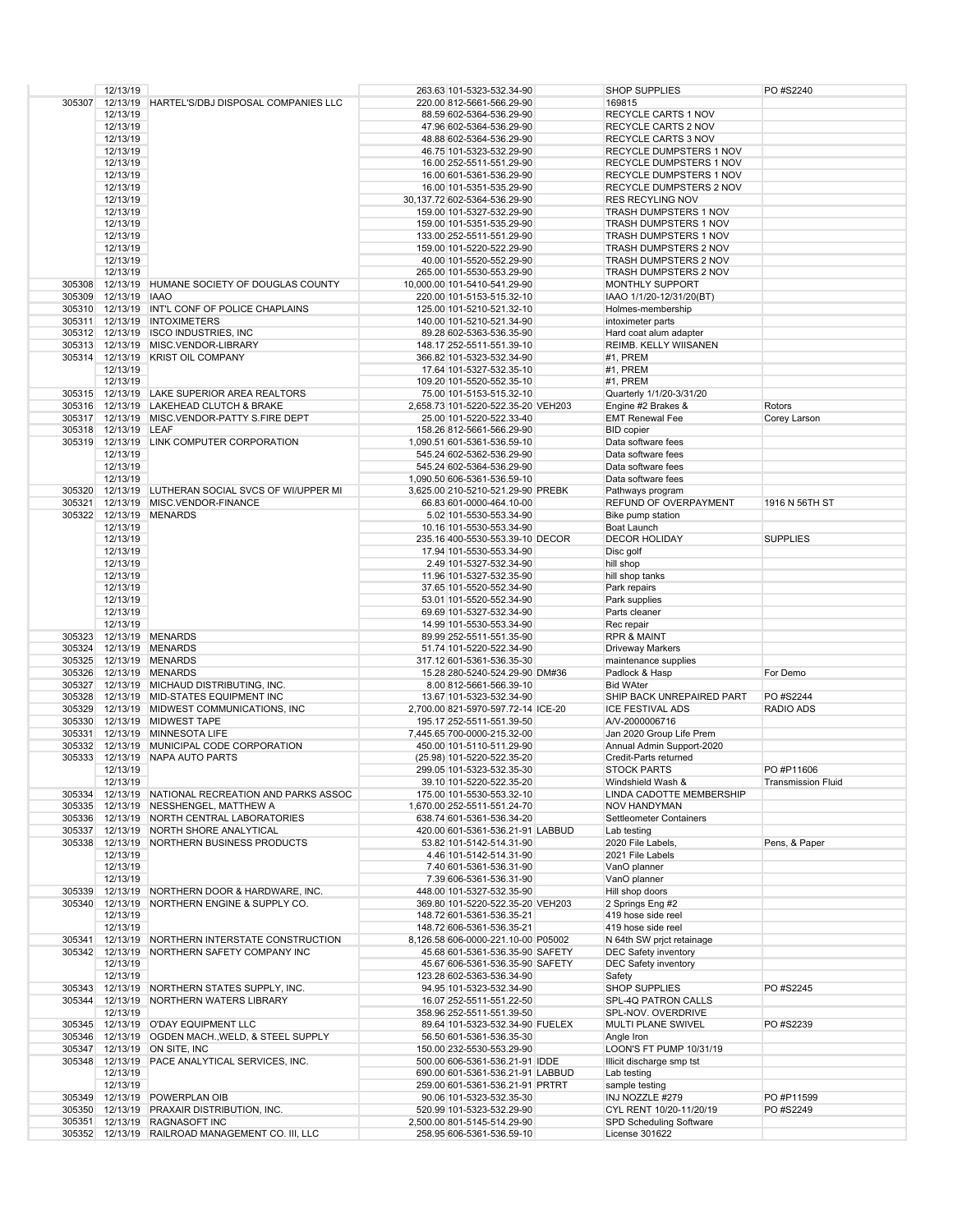|        |                        | 305353 12/13/19 RDO EQUIPMENT                       | 2,280.01 602-5363-536.53-30                                | 11/6-12/3 USAGE CHARGES                            |                                      |
|--------|------------------------|-----------------------------------------------------|------------------------------------------------------------|----------------------------------------------------|--------------------------------------|
|        |                        |                                                     |                                                            |                                                    |                                      |
|        |                        | 305354 12/13/19 REGISTRATION FEE TRUST              | 1,017.00 101-5151-515.34-90                                | LICENSE/REGISTRATION                               |                                      |
|        |                        | 305355 12/13/19 RICK'S TREE & STUMP REMOVAL, LLC    | 2,196.00 101-5520-552.29-90                                | <b>STUMP REMOVAL</b>                               | <b>PARKS</b>                         |
|        |                        | 305356 12/13/19 RICOH USA, INC                      | 324.18 801-5145-514.29-90                                  | Add'l Copies BI/Wh&Color                           | Nov'19 Finance/Bldg Insp             |
|        |                        | 305357 12/13/19 SAFETY-KLEEN CORPORATION            |                                                            | <b>PARTS WASHER SERVICE</b>                        | PO #S2241                            |
|        |                        |                                                     | 843.48 101-5323-532.29-90                                  |                                                    |                                      |
|        |                        | 305358 12/13/19 SANCO SUPPLY, INC                   | 321.37 101-5220-522.49-10                                  | Toweling, Toilet Paper, Car                        | Wash                                 |
|        | 12/13/19               |                                                     | 462.69 101-5323-532.34-90                                  | <b>TP/TOWEL/RAGS</b>                               | PO #S2243                            |
| 305359 |                        | 12/13/19 SELL HARDWARE, INC.                        |                                                            |                                                    |                                      |
|        |                        |                                                     | 187.20 601-5361-536.35-94                                  | <b>MP Door Hinges</b>                              |                                      |
| 305360 | 12/13/19               | SERVICE ELECTRIC, INC.                              | 196.00 601-5361-536.24-20                                  | cnstrctn trl elctrcl rpr                           |                                      |
|        | 12/13/19               |                                                     | 343.00 601-5361-536.24-21                                  | LS6 electrical inspection                          |                                      |
|        |                        |                                                     |                                                            | LS6 VFD annual maint                               |                                      |
|        | 12/13/19               |                                                     | 196.00 601-5361-536.24-21                                  |                                                    |                                      |
|        | 12/13/19               |                                                     | 122.50 601-5361-536.24-21                                  | LS8 electrical inspection                          |                                      |
|        | 12/13/19               |                                                     | 1,335.15 602-5363-536.24-90                                | Replace damaged surge                              | protector LS #15                     |
|        |                        | 305361 12/13/19 SHERWIN INDUSTRIES, INC.            | 24,255.00 400-5341-534.82-10 HOTMIX                        |                                                    |                                      |
|        |                        |                                                     |                                                            | <b>Crafco Pleximelt</b>                            |                                      |
|        |                        | 305362 12/13/19 SHERWIN-WILLIAMS COMPANY, THE       | 21.16 101-5327-532.34-90                                   | <b>MC Supply</b>                                   |                                      |
|        |                        | 305363 12/13/19 SHUBITZ PLUMBING & HEATING, LLC     | 5,205.00 601-5361-536.24-97 SFCP                           | 1657 Dorman 1606 Susqueha                          |                                      |
|        |                        | 305364 12/13/19 SIRCHIE FINGER PRINT LABORATORIES   | 274.00 101-5210-521.34-90 IVEVT                            | drug tests                                         |                                      |
|        |                        |                                                     |                                                            |                                                    |                                      |
|        |                        | 305365 12/13/19 SOLON SPRINGS MERCANTILE            | 2,048.00 101-5330-533.81-10                                | Saws                                               |                                      |
| 305366 |                        | 12/13/19 SPECTRUM BUSINESS                          | 254.41 101-5110-511.29-90                                  | Cable Svc-DEC 2019                                 |                                      |
| 305367 |                        | 12/13/19 STAPLES BUSINESS ADVANTAGE                 |                                                            | Office Chair-Pettit                                |                                      |
|        |                        |                                                     | 0.00 101-5142-514.31-90                                    |                                                    |                                      |
|        | 12/13/19               |                                                     | 257.35 252-5511-551.31-90                                  | <b>OFFICE SUP-7010985</b>                          |                                      |
|        | 12/13/19               |                                                     | 756.40 101-5210-521.31-90                                  | office supplies                                    |                                      |
| 305368 |                        | 12/13/19 STREICHER'S                                |                                                            | vests                                              |                                      |
|        |                        |                                                     | 2,579.87 208-5218-521.81-10                                |                                                    |                                      |
| 305369 |                        | 12/13/19 SUPERIOR CHAMBER OF COMMERCE               | 60.05 812-5661-566.39-10                                   | 1/2 passport printing                              |                                      |
|        |                        | 305370 12/13/19 SUPERIOR FUEL COMPANY               | 806.79 601-5361-536.22-20                                  | CSTP5 Propane                                      |                                      |
| 305371 |                        | 12/13/19 SUPERIOR TESTING LABORATORY                | 1,350.00 601-5361-536.21-51 SUPTST                         | SCADA assistance                                   |                                      |
|        |                        |                                                     |                                                            |                                                    |                                      |
| 305372 |                        | 12/13/19 SUPERIOR WATER LIGHT & POWER               | 21.67 405-5630-563.22-20                                   | 2541938702                                         |                                      |
|        | 12/13/19               |                                                     | 64.36 101-5346-534.22-20                                   | 28th & Catlin                                      |                                      |
|        | 12/13/19               |                                                     | 76.27 101-5346-534.22-20                                   | 4531 Tower Ave                                     |                                      |
|        |                        |                                                     |                                                            |                                                    |                                      |
|        | 12/13/19               |                                                     | 24.62 101-5346-534.22-20                                   | 53/Clough                                          |                                      |
|        | 12/13/19               |                                                     | 167.36 405-5630-563.22-20                                  | 6038208967                                         |                                      |
|        | 12/13/19               |                                                     | 51.08 101-5210-521.22-20                                   | 8th Street bldg                                    |                                      |
|        |                        |                                                     |                                                            |                                                    |                                      |
|        | 12/13/19               |                                                     | 2,626.68 101-5410-541.22-20                                | ANIMAL SHELTER UTIL                                |                                      |
|        | 12/13/19               |                                                     | 142.66 232-5530-553.22-20                                  | <b>BOAT LAUNCH UTIL</b>                            |                                      |
|        | 12/13/19               |                                                     | 2,242.74 101-5220-522.22-20                                | <b>Hdgtrs Station Utilities</b>                    | 10/15-11/29/19                       |
|        |                        |                                                     |                                                            |                                                    |                                      |
|        | 12/13/19               |                                                     | 1,001.91 602-5363-536.22-20                                | landfill utilities                                 |                                      |
|        | 12/13/19               |                                                     | 11,241.34 601-5361-536.22-20                               | MF elctrc 10/31-11/30                              |                                      |
|        | 12/13/19               |                                                     | 1,249.04 606-5361-536.22-20                                | MF elctrc 10/31-11/30                              |                                      |
|        | 12/13/19               |                                                     | 19,504.44 101-5330-533.22-20                               | Misc Street Lights & Sign                          |                                      |
|        |                        |                                                     |                                                            |                                                    |                                      |
|        | 12/13/19               |                                                     | 119.64 101-5330-533.22-20                                  | N 13th & Banks                                     |                                      |
|        | 12/13/19               |                                                     | 1,821.53 101-0000-482.80-00                                | <b>NEMADJI TRAILER PARK</b>                        |                                      |
|        | 12/13/19               |                                                     | 70.21 101-0000-482.80-00                                   | NEMADJI TRLR PARK LAUNDRY                          |                                      |
|        | 12/13/19               |                                                     | 1,913.43 101-5520-552.22-20                                | PARK UTIL & LS #9                                  |                                      |
|        |                        |                                                     |                                                            |                                                    |                                      |
|        |                        |                                                     |                                                            |                                                    |                                      |
|        | 12/13/19               |                                                     | 50.00 601-5361-536.22-20                                   | PARK UTIL & LS #9                                  |                                      |
| 305373 |                        | 12/13/19 SUTHERLAND LLC                             | 1,075.95 101-5240-524.29-90                                | Snow Removal                                       | City Owned Lots                      |
| 305374 | 12/13/19 TAPCO         |                                                     | 23.55 101-5346-534.24-90 RRFB                              | BELKNAP/BAXTER RRFB PARTS                          | <b>RELAY SOCKET &amp; SOLID STAT</b> |
|        |                        |                                                     |                                                            |                                                    |                                      |
|        | 12/13/19               |                                                     | 132.86 101-5346-534.34-90                                  | Sign Shop                                          |                                      |
| 305375 | 12/13/19               | <b>TELEPHONE ASSOCIATES</b>                         | 1,763.31 101-5151-515.22-50                                | <b>CITY CNTRX/LNG DIST</b>                         |                                      |
|        | 12/13/19               |                                                     | 145.75 602-5363-536.22-50                                  | LANDFILL 398-6254 &                                | 398-7222                             |
|        | 12/13/19               |                                                     | 31.18 252-5511-551.22-50                                   | LONG DISTANCE-4933                                 |                                      |
|        | 12/13/19               |                                                     |                                                            |                                                    |                                      |
|        |                        |                                                     | 66.35 101-5110-511.29-90                                   | Pega Phone Svc-DEC 2019                            |                                      |
|        |                        | 305376 12/13/19 TERMINAL SUPPLY COMPANY             | 114.82 101-5323-532.34-90                                  | <b>SHOP SUPPLIES</b>                               | PO #S2238                            |
|        |                        | 305377 12/13/19 TOTAL TOOL SUPPLY INC               | 588.00 101-5346-534.34-90                                  | Sign Shop                                          |                                      |
| 305378 |                        | 12/13/19 TRANSUNION RISK & ALTERNATIVE DATA         | 113.60 101-5210-521.29-90                                  |                                                    |                                      |
|        |                        |                                                     |                                                            | background checks                                  |                                      |
| 305379 |                        | 12/13/19 TRI-STATE AUTO ELECTRIC                    | 199.00 101-5323-532.24-20                                  | STARTER #253                                       | PO#C1659                             |
|        | 12/13/19               |                                                     | 329.88 101-5323-532.24-20                                  | STARTER #317                                       | PO #C1657                            |
|        |                        | 305380 12/13/19 TRI-STATE BUSINESS SYSTEMS          | 405.00 101-5323-532.31-90                                  | <b>CHAIR</b>                                       | PO #904981                           |
|        |                        |                                                     |                                                            |                                                    |                                      |
|        | 12/13/19               |                                                     | 147.18 101-5323-532.31-90                                  | INKCART/ POST-IT/ KEY TAG                          | PO #904984                           |
|        | 12/13/19               |                                                     | 40.05 101-5530-553.34-90                                   | <b>KEY TAGS &amp; CARABINERS</b>                   |                                      |
|        | 12/13/19               |                                                     | 8.28 101-5330-533.31-90                                    | Office supplies                                    |                                      |
|        | 12/13/19               |                                                     | 10.99 101-5323-532.31-90                                   | POP UP DISPENSER                                   | PO #904985                           |
|        |                        |                                                     |                                                            |                                                    |                                      |
|        | 12/13/19               |                                                     | 67.94 101-5151-515.31-90                                   | <b>SUPPLIES</b>                                    |                                      |
|        | 12/13/19               |                                                     | 184.89 101-5151-515.31-90                                  | <b>TONER</b>                                       |                                      |
|        | 12/13/19               |                                                     | 10.13 801-5145-514.31-90                                   | Wall Calendar                                      |                                      |
|        |                        |                                                     |                                                            |                                                    |                                      |
| 305381 |                        | 12/13/19 UNEMPLOYMENT INSURANCE                     | 111.87 606-5361-536.15-80                                  | NOV ENEMPLOYMENT COMP CHG SW                       |                                      |
|        | 12/13/19               |                                                     | 227.13 601-5361-536.15-80                                  | NOV ENEMPLOYMENT COMP CHG WWTP                     |                                      |
|        |                        | 305382 12/13/19 VIKING ELECTRIC SUPPLY              | 550.00 101-5327-532.35-90                                  | Hill shop lights                                   |                                      |
|        |                        |                                                     |                                                            |                                                    |                                      |
| 305383 |                        | 12/13/19 VIKING INDUSTRIAL CENTER                   | 96.00 101-5520-552.34-90                                   | Park supplies                                      |                                      |
|        | 12/13/19               |                                                     | 11.80 101-5330-533.34-90                                   | <b>Street Supplies</b>                             |                                      |
|        | 12/13/19               |                                                     | 498.50 101-5310-531.34-90                                  | <b>SURVEY MARKING PAINT</b>                        |                                      |
|        |                        |                                                     |                                                            |                                                    |                                      |
|        |                        | 305384 12/13/19 WAYNE TRANSPORTS, INC               | 176.25 101-0000-161.12-00                                  | DIESEL DELIVERY                                    | 7,000 GALLONS/11-21-19               |
|        |                        | 305385 12/13/19 WISC DEPT OF SAFETY & PROF SERVICES | 40.00 101-5240-524.33-40                                   | <b>UDC Electrical Inspector</b>                    | Cert. For Rob Thomas                 |
|        |                        | 305386 12/13/19 WSP USA INC                         | 826.00 400-5530-553.82-10 WIDUNE                           | WI PT DUNES RESTORATION                            | A/E OVERSIGHT WORK                   |
|        |                        | 305387 12/13/19 ZIFKO TIRE & BATTERY                | 575.28 101-5323-532.35-90                                  | (4) LT245/75R17 GOODYEAR                           | PO #T658373                          |
|        |                        |                                                     |                                                            |                                                    |                                      |
|        |                        | 305388 12/13/19 MN CHILD SUPPORT PMT. CENTER        | 848.90 700-0000-215.41-00                                  | PAYROLL SUMMARY                                    |                                      |
|        |                        | 305389 12/13/19 SUPERIOR MCPL.EMP.CR.UN.            | 40,232.15 700-0000-215.97-00                               | PAYROLL SUMMARY                                    |                                      |
|        |                        | 305390 12/13/19 UNITED WAY                          | 15.00 700-0000-215.93-00                                   | PAYROLL SUMMARY                                    |                                      |
|        |                        |                                                     |                                                            |                                                    |                                      |
|        |                        | 305391 12/16/19 JACOBSON, LINDSEY M                 | 1,636.39 812-5661-566.21-80                                | BID Salary Jacobson 12/16                          |                                      |
|        |                        | 305392 12/16/19 ROCHON, JOANN                       | 1,355.00 812-5661-566.21-80                                | BID Salary Rochon 12/16                            |                                      |
|        |                        | 305393 12/16/19 ROCHON, JOANN H                     | 250.00 812-5661-566.29-90                                  | Jan 2020 Premium                                   |                                      |
|        |                        | 305394 12/16/19 TWIN PORT MAILING                   | 4,800.00 101-5151-515.39-10                                | Prepaid Postage-prop tax                           |                                      |
|        |                        |                                                     |                                                            |                                                    |                                      |
|        |                        | 305395 12/17/19 ARTISIAN & TRUCKER CASUALTY CO      | 6,321.50 818-5151-515.51-31                                | Release of claim                                   |                                      |
|        |                        | 305396 12/20/19 ADVERTAPE                           | 210.00 101-5210-521.34-90 IVEVT                            | Beast labels                                       |                                      |
|        | 305397 12/20/19 AMAZON |                                                     | 63.93 252-5511-551.39-10                                   | C.R.-TRACHTENBERG                                  |                                      |
| 305398 |                        | 12/20/19 AMERICAN ENGINEERING TESTING               | 217.50 405-5630-563.21-80                                  | DNR submittal cobblestone                          |                                      |
|        |                        |                                                     |                                                            |                                                    |                                      |
|        | 12/20/19<br>12/20/19   |                                                     | 2,200.00 405-5630-563.21-80<br>4,887.05 405-5630-563.21-80 | ESA Phase I cobblestone<br>Test pits - cobblestone |                                      |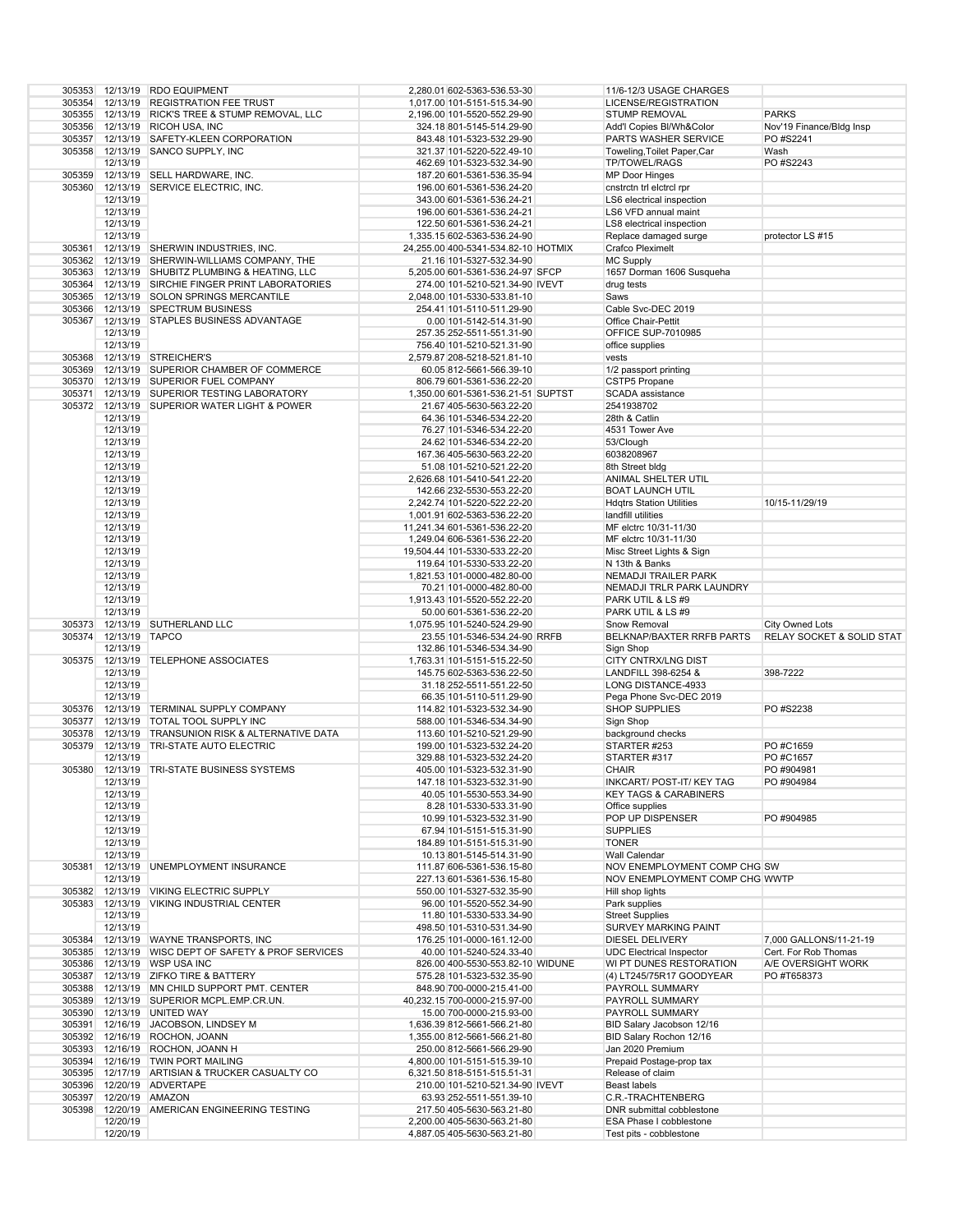| 305399 |          | 12/20/19 AMERICAN TEST CENTER, INC.                 | 1,100.00 101-5220-522.24-10         | Annual Safety Inspection        | Aerial Ladders          |
|--------|----------|-----------------------------------------------------|-------------------------------------|---------------------------------|-------------------------|
| 305400 |          | 12/20/19 AMERIPRIDE LINEN & APPAREL SERVICES        | 11.52 101-5327-532.34-90            | Carp cvrll                      |                         |
|        | 12/20/19 |                                                     | 23.80 101-5327-532.34-90            | Floor mats                      |                         |
|        |          |                                                     |                                     |                                 |                         |
|        | 12/20/19 |                                                     | 6.90 602-5362-536.34-90             | <b>GB Coats</b>                 |                         |
|        | 12/20/19 |                                                     | 64.63 101-5323-532.29-90            | <b>SHOP COVERALLS</b>           |                         |
| 305401 |          | 12/20/19 AMI CONSULTING ENGINEERS, P.A.             | 8,461.32 400-5639-563.82-10 BIDK19  | <b>BARKER'S ISL MARINA</b>      | 2019 DOCK A/E PROF FEES |
|        |          | 305402 12/20/19 ARCO COFFEE CO                      | 36.00 101-5210-521.39-10            | coffee                          |                         |
|        |          | 305403 12/20/19 ARROWHEAD PRINTING INC              | 99.00 101-5240-524.34-90            | <b>Plumbing Stickers</b>        |                         |
|        |          | 305404 12/20/19 MISC.VENDOR-MARY LINDBERG           | 301.72 817-0000-489.20-00           | Rmb Overpmt Health Ins          |                         |
|        |          | 305405 12/20/19 AT&T MOBILITY                       | 99.35 101-5151-515.22-50            | 11/6-12/5 715-919-6688          |                         |
|        | 12/20/19 |                                                     | 424.04 101-5240-524.22-50           | <b>Cell Phone Services</b>      |                         |
|        |          |                                                     |                                     |                                 |                         |
|        | 12/20/19 |                                                     | 56.08 101-5323-532.22-50            | Cell Phones                     |                         |
|        | 12/20/19 |                                                     | 82.96 101-5330-533.22-50            | Cell Phones                     |                         |
|        | 12/20/19 |                                                     | 70.56 101-5520-552.22-50            | Cell Phones                     |                         |
|        | 12/20/19 |                                                     | 383.01 602-5362-536.22-50           | Cell Phones                     |                         |
|        | 12/20/19 |                                                     | 3,095.81 101-5210-521.22-50 PTPHN   | cellular charges                |                         |
|        | 12/20/19 |                                                     | 117.32 242-5221-522.22-50 13HZMT    | <b>IPADS Mthly Chrq</b>         |                         |
|        | 12/20/19 |                                                     | 366.34 101-5310-531.22-50           | PW CELLS 11/6-12/5              |                         |
|        | 12/20/19 |                                                     | 82.94 101-5630-563.22-50            | Serck Cell                      |                         |
|        | 12/20/19 |                                                     | 85.99 405-5630-563.22-50            | <b>Skrenes Cell</b>             |                         |
| 305406 |          | 12/20/19 AUTO VALUE SUPERIOR                        |                                     | <b>WIX</b>                      | PO #P11619              |
|        |          |                                                     | 357.55 101-5323-532.35-30           |                                 |                         |
| 305407 |          | 12/20/19 BAKER & TAYLOR COMPANY, THE                | 278.12 252-5511-551.39-50           | ad. books L197872               |                         |
|        | 12/20/19 |                                                     | 119.93 252-5511-551.39-50           | DVD 75030638                    |                         |
|        | 12/20/19 |                                                     | 191.30 252-5511-551.39-50           | juv books L197435               |                         |
|        | 12/20/19 |                                                     | 36.09 252-5511-551.39-50            | LP DON. L517185                 |                         |
|        |          | 305408 12/20/19 MISC.VENDOR-PATTY S.FIRE DEPT       | 20.00 101-5220-522.34-90            | <b>EMT Recertification</b>      |                         |
|        |          | 305409 12/20/19 BARKERS WELDING, INC                | 207.50 101-5323-532.24-20           | <b>WELDMENTS</b>                | PO #C1655               |
|        |          | 305410 12/20/19 BELANGER INC                        | 589.00 101-5220-522.49-10           | 2 Darken Shades-BC Room         |                         |
|        |          | 305411 12/20/19 BELKNAP PLUMBING & HEATING CO.      | 7,039.00 601-5361-536.24-97 SFCP    | 1658 Flint 1221 Lincoln         |                         |
|        |          | 305412 12/20/19 BERGSTROM ELECTRIC COMPANY          |                                     | <b>XMAS LIGHT ELECTRIC WORK</b> |                         |
|        |          |                                                     | 1,080.50 101-5520-552.29-90         |                                 |                         |
|        |          | 305413 12/20/19 BLACKSTONE PUBLISHING               | 28.00 252-5511-551.39-50            | A/V-103363                      |                         |
|        |          | 305414 12/20/19 BLUETARP FINANCIAL, INC             | 104.99 602-5363-536.34-90           | Safety Jacket - Mike            |                         |
|        |          | 305415 12/20/19 BORST, JOSIAH                       | 83.33 817-5151-515.39-10 WELNES     | WELLNESS INTERN STIPEND         | WK 11/11-15/19          |
|        | 12/20/19 |                                                     | 83.33 817-5151-515.39-10 WELNES     | <b>WELLNESS INTERN STIPEND</b>  | WK 11/25-29/19          |
|        | 12/20/19 |                                                     | 83.33 817-5151-515.39-10 WELNES     | <b>WELLNESS INTERN STIPEND</b>  | WK 12/9-13/19           |
|        |          | 305416 12/20/19 MISC.VENDOR-RACHAEL                 | 385.70 101-5153-515.33-40           | Reimburse for online            | cont ed course          |
|        |          | 305417 12/20/19 BRAUN INTERTEC                      | 3,447.50 406-5630-563.21-80         | Winter Clay pile explor         |                         |
| 305418 |          | 12/20/19 BRENT'S SEPTIC SERVICE, LLC                |                                     |                                 |                         |
|        |          |                                                     | 85.00 101-5530-553.29-90            | <b>BEAR CREEK TOILET</b>        |                         |
|        | 12/20/19 |                                                     | 65.00 101-5520-552.29-90            | <b>MILLENNIUM TOILET</b>        |                         |
|        | 12/20/19 |                                                     | 55.00 602-5363-536.53-30            | <b>Portable Toilet Service</b>  |                         |
|        | 12/20/19 |                                                     | 110.00 601-5361-536.53-90           | portable toilets CSTP5&6        |                         |
| 305419 |          | 12/20/19 CAMPBELL'S                                 | 84.57 602-5363-536.35-90            | Fence Repair                    |                         |
|        | 12/20/19 |                                                     | 45.48 821-5970-597.72-14 ICE-20     | Ice Fest                        |                         |
|        | 12/20/19 |                                                     | 80.46 101-5530-553.34-90            | <b>Rec Supplies</b>             |                         |
|        |          | 305420 12/20/19 MISC.VENDOR-PATTY S.FIRE DEPT       | 20.00 101-5220-522.34-90            | <b>EMT Recertification</b>      |                         |
|        |          | 305421 12/20/19 CENTER AGAINST SEXUAL AND           | 747.00 210-5210-521.29-90 VAWA17    | salary/benefits                 |                         |
|        |          |                                                     |                                     |                                 |                         |
|        |          | 305422 12/20/19 CENTER POINT LARGE PRINT            | 319.98 252-5511-551.39-50           | LP BOOKS                        |                         |
| 305423 |          | 12/20/19 CINTAS CORPORATION NO. 2                   | 23.60 602-5363-536.29-90            | <b>Rug Service</b>              |                         |
| 305424 |          | 12/20/19 CITY TREASURER PETTY CASH CLEARING         | 5.00 101-5130-513.21-80             | <b>CERTIFICATION FEE</b>        | <b>MOYER</b>            |
|        | 12/20/19 |                                                     | 2.00 101-5130-513.21-80             | <b>FILING FEE</b>               |                         |
|        | 12/20/19 |                                                     | 75.00 101-5210-521.34-90            | <b>FITNESS TESTING</b>          |                         |
|        | 12/20/19 |                                                     | 75.00 210-0000-231.57-00 FOCOMP     | <b>ICAC SUPPLIES</b>            |                         |
|        | 12/20/19 |                                                     | 4.92 101-5530-553.34-90             | <b>ICE RINK SUPPLIES</b>        |                         |
|        | 12/20/19 |                                                     | 7.37 252-5511-551.31-90             | OFFICE SUPPLIES                 |                         |
|        | 12/20/19 |                                                     | 90.71 252-5511-551.31-90            | OTHER SUPPLIES                  |                         |
|        | 12/20/19 |                                                     | 9.94 101-5220-522.39-10             | <b>RETIREMENT CARDS</b>         |                         |
|        | 12/20/19 |                                                     |                                     | STRESS TESTING - GYM RENT       |                         |
|        |          |                                                     | 16.00 101-5210-521.34-90            |                                 | <b>RUDE &amp; DAVIS</b> |
|        | 12/20/19 |                                                     | 94.99 101-5210-521.39-10 PTEQP      | UNIFORM PANTS                   | <b>GRIFFIN COFFMAN</b>  |
|        | 12/20/19 |                                                     | 125.00 817-5151-515.39-10 WELNES    | <b>WELLNESS INCENTIVES</b>      |                         |
|        | 12/20/19 |                                                     | 12.99 101-5240-524.34-90            | WINDSHIELD SCRAPER              |                         |
|        |          | 305425 12/20/19 CORE & MAIN LP                      | 740.76 602-5363-536.29-90           | <b>Gas Well Supplies</b>        |                         |
|        |          | 305426 12/20/19 CORNERSTONE SURVEYING AND MAPPING   | 1,500.00 405-5630-563.21-80         | Connors pt/Genesis              |                         |
|        |          | 305427 12/20/19 DAVEY TWIN PORTS LAWN TRIM, INC     | 4,166.00 812-5661-566.29-90         | Dec 28 svc agrmnt               |                         |
|        |          | 305428 12/20/19 DIGGERS HOTLINE, INC                | 133.11 601-5361-536.59-10           | locating fees november          |                         |
|        | 12/20/19 |                                                     | 133.11 606-5361-536.59-10           | locating fees november          |                         |
|        |          | 305429 12/20/19 DOMESTIC ABUSE INTERVENTION PROGRMS | 1,496.49 210-5210-521.29-90 PREBK   | salary/benefits                 |                         |
|        |          | 305430 12/20/19 DOUGLAS CO. REGISTER OF DEEDS       | 92.00 101-5630-563.21-80            | Planning dox                    |                         |
|        |          |                                                     |                                     |                                 |                         |
|        | 12/20/19 |                                                     | 30.00 101-5240-524.32-10 DM2219     | Raze Order                      | 2219 N. 22nd St.        |
|        |          | 305431 12/20/19 DOUGLAS COUNTY CLERK                | 1,346.00 101-0000-243.30-00         | 2019 ANNUAL DOG LIC FEE         |                         |
|        |          | 305432 12/20/19 DOUGLAS COUNTY SHERIFF'S DEPT.      | 10,000.00 815-0000-487.10-00        | buy funds                       |                         |
|        |          | 305433 12/20/19 DSC COMMUNICATIONS                  | 4,551.30 101-5210-521.29-90         | Agreements                      |                         |
|        |          | 305434 12/20/19 DULUTH LAWN & SPORT                 | 367.49 101-5323-532.35-30           | ELEC BOX ASSY #156              | PO #P11611              |
|        |          | 305435 12/20/19 EAGLE ENGRAVING, INC                | 243.95 101-5220-522.39-10           | 2 Retirement Plaques            | S Edwards & D Johnson   |
|        |          | 305436 12/20/19 EAST END HARDWARE COMPANY           | 8.08 602-5363-536.35-30             | Snowblower Parts                |                         |
|        |          | 305437 12/20/19 EHLERS AND ASSOCIATES, INC.         | 1,179.99 410-5630-563.29-90 HALLET  | <b>Hallett Dock Agreement</b>   |                         |
|        |          | 305438 12/20/19 EQUIFAX INFORMATION SERVICES, LLC   | 110.00 101-5143-514.21-80           | Psych Evals                     |                         |
|        |          | 305439 12/20/19 EWALD AUTOMOTIVE GROUP              | 12,011.50 601-0000-186.10-00        | #413 purchase                   |                         |
|        |          |                                                     |                                     |                                 |                         |
|        | 12/20/19 |                                                     | 12,011.50 606-0000-186.10-00        | #413 purchase                   |                         |
|        | 12/20/19 |                                                     | 24,023.00 400-5331-533.81-10        | 2020 CHEV EQUINOX #84           | PO #805020              |
| 305440 |          | 12/20/19 FASTENAL COMPANY                           | 59.10 101-5327-532.35-90            | <b>Bus Shelter</b>              |                         |
|        | 12/20/19 |                                                     | 101.55 602-5363-536.35-90           | Fence Repair                    |                         |
| 305441 |          | 12/20/19 FIRST SYSTEMS TECHNOLOGY                   | 1,900.00 601-5361-536.24-20         | MP&Parkland flw mtr vrfct       |                         |
|        |          | 305442 12/20/19 FORUM COMMUNICATIONS COMPANY        | 59.80 101-5210-521.32-10            | advertisement                   |                         |
|        |          | 305443 12/20/19 FOUR STAR CONSTRUCTION, INC.        | 14,853.21 400-0000-221.10-00 15FAIR | FAIRLAWN ROOF PROJECT           | PAYOUT RETAINAGE        |
| 305444 |          | 12/20/19 FRYBERGER, BUCHANAN, SMITH AND             | 2,939.30 431-5630-563.21-20         | 2018 Tower Ave Hotel            |                         |
|        | 12/20/19 |                                                     | 149.05 430-5630-563.21-20           | F street Apts                   |                         |
|        |          |                                                     |                                     |                                 |                         |
|        | 12/20/19 |                                                     | 71.40 406-5630-563.21-20            | FI Salter/Rihm Kenworth         |                         |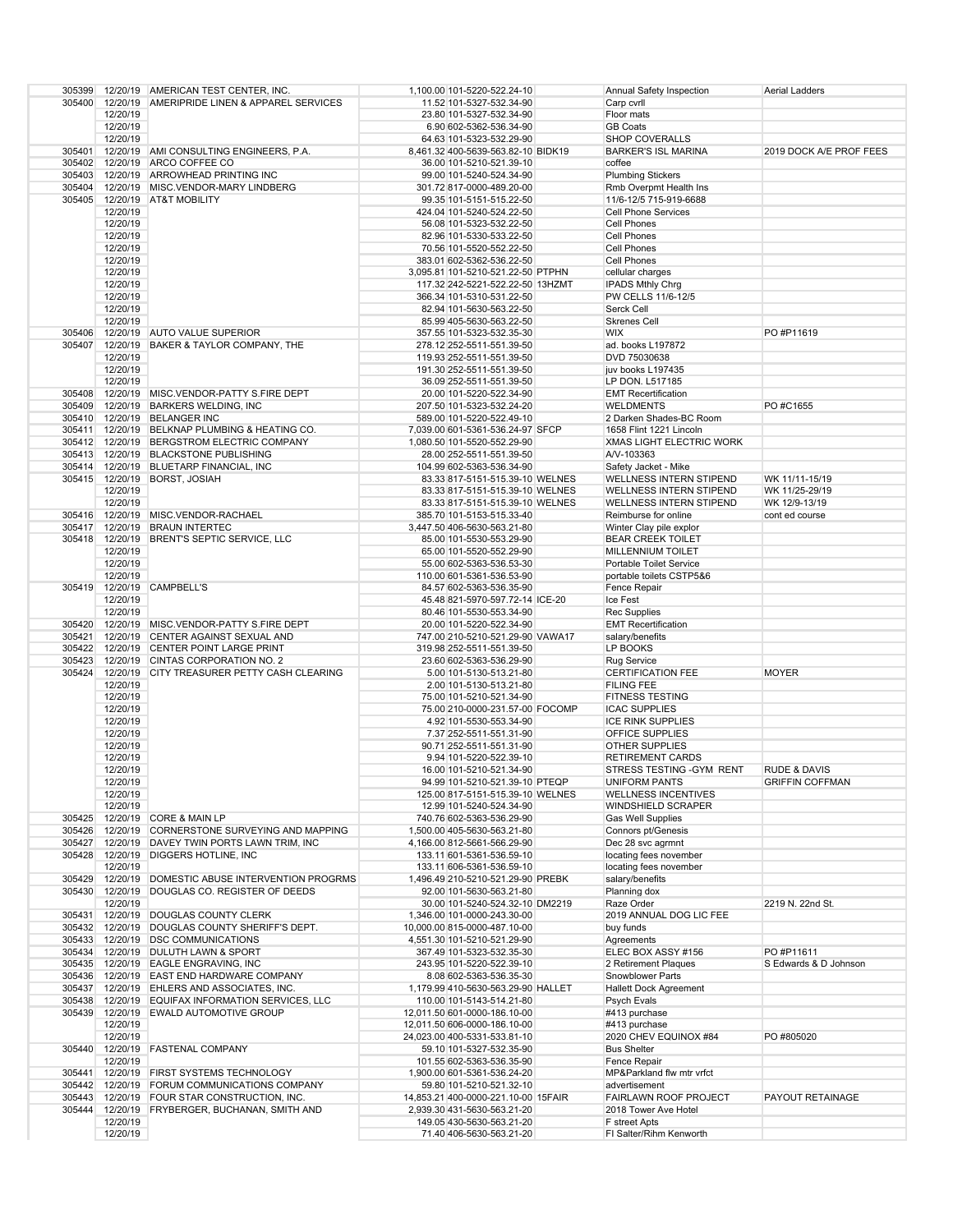|        | 12/20/19             |                                                 | 2,290.12 410-5630-563.21-20 HALLET                                 | <b>Hallett Dock</b>                                |                          |
|--------|----------------------|-------------------------------------------------|--------------------------------------------------------------------|----------------------------------------------------|--------------------------|
|        | 12/20/19             |                                                 | 511.70 433-5630-563.21-20                                          | Old Sup. Cent. Apt. TIF15                          |                          |
|        | 12/20/19             |                                                 | 35.70 405-5630-563.21-20                                           | Redev. Auth/General                                |                          |
| 305445 | 12/20/19             | 12/20/19 GARTNER REFRIGERATION COMPANY          | 886.55 405-5630-563.21-20                                          | Sublease Appr. Rainaldo<br>ANNUAL INSPECTION       |                          |
|        | 12/20/19             |                                                 | 880.00 252-5511-551.24-70<br>603.96 601-5361-536.24-20             | blwr bldg gas heater                               |                          |
|        |                      | 305446 12/20/19 GENERAL CLEANING CORPORATION    | 223.00 602-5363-536.29-90                                          | <b>Cleaning Service</b>                            |                          |
| 305447 | 12/20/19             | <b>GLOUDEMANS, ROBERT J.</b>                    | 5,000.00 101-5153-515.29-90                                        | Professional services                              | Resid market analysis    |
|        | 305448 12/20/19      | <b>GOIN POSTAL</b>                              | 27.61 101-5310-531.39-10                                           | 75662 PO#2019-P0006                                | SHIP LOCATOR CLAMP TO AL |
|        | 12/20/19             |                                                 | 21.35 101-5323-532.34-90                                           | CAMERA REPAIR #471                                 | PO #S2252                |
|        |                      | 305449 12/20/19 GOODWILL INDUSTRIES             | 357.00 602-5364-536.29-90                                          | Mattress Recycle                                   |                          |
| 305450 |                      | 12/20/19 MISC.VENDOR-PATTY S.FIRE DEPT          | 31.92 101-5220-522.22-20                                           | Cell Phone Usage                                   | 12/3-1/2/20              |
|        | 12/20/19             | 305451 12/20/19 GRAINGER                        | 95.31 601-5361-536.35-90 SAFETY<br>95.31 606-5361-536.35-90 SAFETY | Ice Kleats<br>Ice Kleats                           |                          |
|        |                      | 305452 12/20/19 GRANICUS, INC                   | 648.90 801-5145-514.29-90                                          | Gov't Transparency 12/22-                          | 1/21 & Encoding Software |
|        |                      | 305453 12/20/19 GREAT LAKES PIPE SERVICES, INC. | 4,027.24 601-5361-536.24-97                                        | <b>Sanitary Televising</b>                         |                          |
|        |                      | 305454 12/20/19 HANCO UTILITIES, INC            | 4,000.00 602-5363-536.24-90                                        | Pipe Fusing                                        |                          |
|        | 305455 12/20/19      | <b>HARBOR HOUSE CRISIS SHELTER</b>              | 14.459.52 259-5650-565.29-90 19HARR                                | 1022 Harrison                                      |                          |
|        | 12/20/19             |                                                 | 25,540.48 259-5650-565.29-90 19HARR                                | Dec 28 svc agrmnt                                  |                          |
|        |                      | 305456 12/20/19 MISC.VENDOR-ALLISON AMELUXEN    | 25.00 812-5661-566.39-10                                           | BID bucks #594                                     |                          |
|        | 12/20/19             | 305457 12/20/19 MISC.VENDOR-PATTY S.FIRE DEPT   | 25.00 812-5661-566.39-10<br>20.00 101-5220-522.34-90               | BID bucks #637<br><b>EMT Recertification</b>       |                          |
|        |                      | 305458 12/20/19 INTERSTATE ALL BATTERY CENTER   | 29.25 101-5220-522.34-90                                           | 15 3V Batteries                                    |                          |
|        |                      | 305459 12/20/19 INTERSTATE BATTERY              | 435.20 101-5323-532.35-30                                          | <b>BATTERIES</b>                                   | PO #P11615               |
|        |                      | 305460 12/20/19 JFTCO, INC                      | 0.00 101-5323-532.35-30                                            | CORD #356                                          | PO #P11601               |
|        | 12/20/19             |                                                 | 130.23 101-5323-532.35-30                                          | CUP, CONE, GSKT #257                               | PO #P11614               |
|        | 12/20/19             |                                                 | 2,636.28 101-5323-532.35-30                                        | GEAR-WORM, WORM-CIRC                               | PO #P11614               |
|        | 12/20/19<br>12/20/19 |                                                 | 80.84 101-5323-532.35-30                                           | SHIM, SEALS #257                                   | PO #P11614               |
| 305461 |                      | 12/20/19 JOHNSON, TODD E                        | 28.32 101-5323-532.35-30<br>350.00 812-5661-566.39-10              | <b>SHIMS #257</b><br>Santa 2019                    | PO #P11614               |
|        | 305462 12/20/19      | LAKEHEAD CLUTCH & BRAKE                         | 839.93 101-5220-522.35-20 VEH203                                   | Brakes Eng #2                                      |                          |
|        | 12/20/19             |                                                 | 759.95 101-5323-532.24-20                                          | REBLD MAIN ENG CLUTCH                              | PO #C1663, UNIT #291     |
|        |                      | 305463 12/20/19 LAMAR COMPANIES                 | 2,500.00 821-5970-597.72-14 ICE-20                                 | ICE FEST 2020                                      | SIGNAGE                  |
|        |                      | 305464 12/20/19 MAGNEY CONSTRUCTION, INC        | 91,537.17 601-0000-221.10-00 MTOAER                                | 2ndry trtmnt&pwr pjct                              |                          |
|        |                      | 305465 12/20/19 MANEY INTERNATIONAL, INC.       | 346.24 101-5220-522.35-20 VEH203                                   | Brakes-Eng #2                                      |                          |
|        |                      | 305466 12/20/19 MARS COMPANY, W.P. & R.S.       | 108.78 601-5361-536.35-90 SAFETY                                   | Dec safety inventory                               |                          |
|        | 12/20/19<br>12/20/19 |                                                 | 108.78 606-5361-536.35-90 SAFETY<br>19.57 101-5323-532.34-90       | Dec safety inventory<br><b>INSTA-LOCK</b>          | PO #S2250                |
|        |                      | 305467 12/20/19 MARSH & MCLENNAN AGENCY LLC     | 5,340.00 817-5151-515.21-10                                        | 19/20 health mgmt fee                              |                          |
|        | 12/20/19             |                                                 | 700.00 817-5151-515.21-15                                          | 19/20 health mgmt fee                              |                          |
| 305468 |                      | 12/20/19 MISC.VENDOR-H PETERSON CITY ATTY       | 216.30 101-5130-513.21-80                                          | Robby Meyers transcript                            |                          |
| 305469 |                      | 12/20/19 MENARDS                                | 6.36 602-5363-536.35-90                                            | Fence Repair                                       |                          |
|        | 12/20/19             |                                                 | 240.56 821-5970-597.72-14 ICE-20                                   | Ice Fest                                           |                          |
|        | 12/20/19<br>12/20/19 |                                                 | 15.13 101-5330-533.34-90<br>23.94 101-5327-532.34-90               | Mailbox damage<br><b>MC Supplies</b>               |                          |
|        | 12/20/19             |                                                 | 138.69 602-5363-536.34-90                                          | <b>Operating Supplies</b>                          |                          |
|        | 12/20/19             |                                                 | 61.96 101-5530-553.34-90                                           | Rec supplies                                       |                          |
| 305470 | 12/20/19             | <b>MENARDS</b>                                  | 159.18 101-5220-522.49-10                                          | <b>Cleaning Supplies</b>                           |                          |
|        | 12/20/19             |                                                 | 32.73 101-5220-522.34-90                                           | Drill Bits & Anchors                               |                          |
| 305471 |                      | 12/20/19 MENARDS                                | 52.50 101-5210-521.39-10                                           | Patrol equipment                                   |                          |
|        | 12/20/19             | 305472 12/20/19 MENARDS                         | 19.95 101-5210-521.34-90<br>423.36 601-5361-536.35-30              | scrapers<br>Maintenance supplies                   |                          |
|        |                      | 305473 12/20/19 MENARDS                         | 47.96 101-5240-524.34-90                                           | Ice Scraper &                                      | Reference Book           |
|        |                      | 305474 12/20/19 MICHAUD DISTRIBUTING, INC.      | 24.00 602-5363-536.53-30                                           | Water Cooler Rent                                  |                          |
|        |                      | 305475 12/20/19 MIDWEST TAPE                    | 240.46 252-5511-551.39-50                                          | AN                                                 |                          |
|        |                      | 305476 12/20/19 NAPA AUTO PARTS                 | 222.65 101-5323-532.35-30                                          | BRAKE ROTOR, DISC PAD                              | PO #P11616               |
|        | 12/20/19             |                                                 | 55.54 101-5220-522.35-20                                           | Bulb, etc - Rias                                   |                          |
|        | 12/20/19             |                                                 | 22.99 101-5220-522.35-20                                           | Cleaner                                            |                          |
|        | 12/20/19             | 305477 12/20/19 NAT'L BANK OF COMMERCE          | 19.98 801-5145-514.35-90<br>147.65 801-5145-514.35-90              | SFD Wireless Desktop USB<br>SPD Champaigne Monitor |                          |
|        | 12/20/19             |                                                 | 25.99 801-5145-514.35-90                                           | SPD Evidence Room USB                              |                          |
| 305478 |                      | 12/20/19 NORTH CENTRAL LABORATORIES             | 2,084.70 601-5361-536.34-20 LABBUD                                 | Lab Supplies                                       |                          |
|        |                      | 305479 12/20/19 NORTHERN BUSINESS PRODUCTS      | 159.78 101-5220-522.31-90                                          | 2 Bullentin Boards                                 |                          |
|        | 12/20/19             |                                                 | (41.08) 101-5220-522.31-90                                         | Credit-Calculator                                  |                          |
|        | 12/20/19             |                                                 | 43.86 101-5220-522.39-10                                           | File Drawer Dividers<br><b>Office Supplies</b>     |                          |
|        | 12/20/19             | 305480 12/20/19 NORTHLAND LAWN & SPORT, INC     | 123.43 602-5363-536.31-90<br>201.28 101-5323-532.35-30             | VALVE, COOL-GUARD                                  | PO #P11603               |
|        |                      | 305481 12/20/19 O'DAY EQUIPMENT LLC             | 15.76 101-5323-532.34-90 FUELEX                                    | <b>TERMAL ROLL PAPER</b>                           | PO #805034               |
|        |                      | 305482 12/20/19 MISC.VENDOR-PATTY S.FIRE DEPT   | 20.00 101-5220-522.34-90                                           | <b>EMT Recertification</b>                         | S Olson                  |
|        |                      | 305483 12/20/19 MISC.VENDOR-C NELSON GARAGE     | 19.00 101-5323-532.33-40                                           | EPA 609 REIMBURSEMENT                              | <b>PATRICK FISHER</b>    |
|        |                      | 305484 12/20/19 POMASL FIRE EQUIPMENT, INC      | 1,383.45 101-5220-522.35-20 VEH201                                 | Fuel Tank Eng #3                                   |                          |
|        |                      | 305485 12/20/19 SCREEN GRAPHICS                 | 330.00 101-5220-522.39-10 FIRPPE                                   | Dept Patch-Jackets                                 |                          |
|        | 12/20/19<br>12/20/19 |                                                 | 29.00 101-5220-522.39-10<br>466.00 101-5220-522.39-10 FIRPPE       | Re-embroidery Shirts<br>Velcro Name tags-Jackets   |                          |
| 305486 |                      | 12/20/19 SERVICE ELECTRIC, INC.                 | 857.50 601-5361-536.24-20                                          | Blwr bldg CT sensors                               |                          |
|        | 12/20/19             |                                                 | 147.00 601-5361-536.24-21                                          | LS14 wetwell pmp1&2 mtr                            |                          |
|        | 12/20/19             |                                                 | 147.00 601-5361-536.24-21                                          | LS6 pmp3 VFD                                       |                          |
|        | 12/20/19             |                                                 | 1,347.50 601-5361-536.24-20                                        | mf prmry tnk dschrg otlet                          |                          |
|        | 12/20/19             |                                                 | 343.00 601-5361-536.24-21                                          | prtbl flt pmp cord end                             |                          |
| 305487 |                      | 12/20/19 SHUBITZ PLUMBING & HEATING, LLC        | 5,830.00 601-5361-536.24-97 SFCP                                   | 1560 Graham 3914 N 21st                            |                          |
|        | 12/20/19             | 305488 12/20/19 SIM SUPPLY, INC                 | 6,730.00 601-5361-536.24-97 SFCP<br>95.23 602-5363-536.34-90       | 1660 Johnson 1811 E 8th<br>Garbage Grabbers        |                          |
|        |                      | 305489 12/20/19 ST.LUKES HOSPITAL               | 87.00 101-5143-514.21-80                                           | Pre-Employ Physical                                |                          |
|        |                      | 305490 12/20/19 STADIUM TOWING                  | 98.00 101-5210-521.29-90 PTTOW                                     | Squad 34 tow                                       |                          |
|        |                      | 305491 12/20/19 STAPLES BUSINESS ADVANTAGE      | 101.07 252-5511-551.31-90                                          | OFFICE SUP                                         |                          |
|        |                      | 305492 12/20/19 STREICHER'S                     | 8,320.04 101-5210-521.81-10                                        | less lethal weapons                                |                          |
|        | 12/20/19             |                                                 | 5,457.00 101-5210-521.81-10                                        | tactical vests                                     |                          |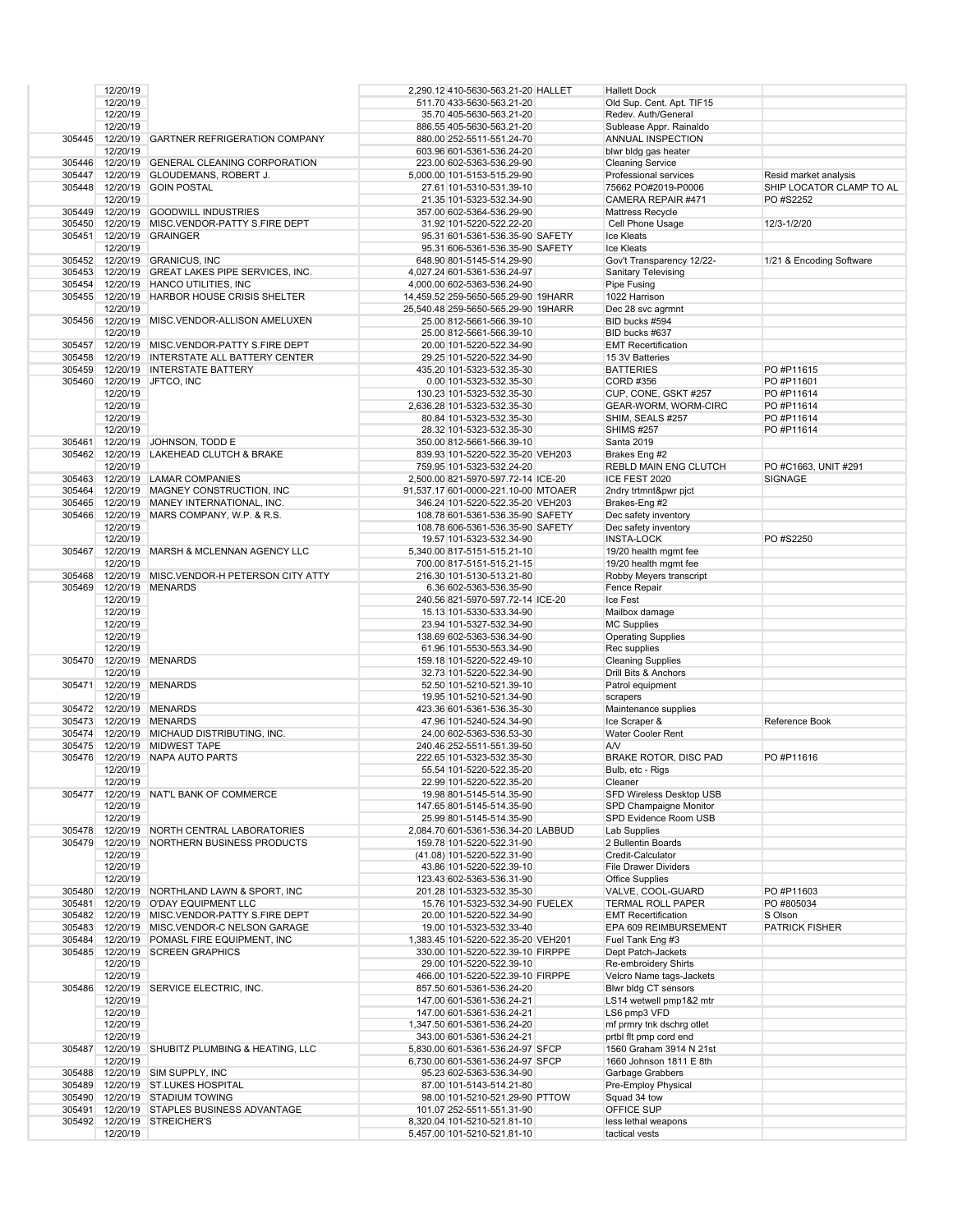|        |                       | 305493 12/20/19 MISC.VENDOR-PATTY S.FIRE DEPT                          | 242.49 101-5220-522.39-10 FIRPPE                         | Dept Patch-Jackets           |                           |
|--------|-----------------------|------------------------------------------------------------------------|----------------------------------------------------------|------------------------------|---------------------------|
|        |                       |                                                                        |                                                          |                              |                           |
|        |                       | 305494 12/20/19 SUPERIOR FUEL COMPANY                                  | 859.31 601-5361-536.22-20                                | CSTP6 propane                |                           |
|        |                       | 305495 12/20/19 SUPERIOR SAVINGS BANK                                  | 129.00 259-5650-565.29-90 ADMIN                          | November 2019 rehabs         |                           |
|        |                       | 305496 12/20/19 SUPERIOR VOCATIONS CENTER                              | 750.00 101-5520-552.29-90                                | AIRPORT FENCE CCP TOWER      | <b>LIGHTS</b>             |
|        |                       |                                                                        |                                                          |                              |                           |
|        |                       | 305497 12/20/19 SUPERIOR WATER LIGHT & POWER                           | 699.89 101-5220-522.22-20                                | Station #3 Utilities         | 10/17-11/15/19            |
|        |                       | 305498 12/20/19 MISC.VENDOR-ALLISON AMELUXEN                           | 25.00 812-5661-566.39-10                                 | #640 BID bucks               |                           |
|        |                       | 305499 12/20/19 SUTHERLAND LLC                                         | 494.10 101-5240-524.29-90                                | Snow Removal for             | City Owned Lots           |
|        |                       | 305500 12/20/19 SWENSON, DR. DAVID                                     |                                                          | <b>Psych Evals</b>           |                           |
|        |                       |                                                                        | 600.00 101-5143-514.21-80                                |                              |                           |
|        |                       | 305501 12/20/19 TERMINAL SUPPLY COMPANY                                | 110.87 101-5220-522.35-20                                | <b>Electrical Parts-Rigs</b> |                           |
|        |                       | 305502 12/20/19 MISC.VENDOR-SWANSON POLICE                             | 115.22 101-5210-521.34-90                                | safty patrl flags/ponchos    |                           |
| 305503 |                       | 12/20/19 THOMSON REUTERS - WEST                                        | 254.19 101-5130-513.32-10                                | Pocket Parts                 |                           |
|        |                       |                                                                        |                                                          |                              |                           |
|        | 12/20/19              |                                                                        | 681.32 101-5130-513.32-10                                | Westlaw                      |                           |
|        |                       | 305504 12/20/19 TRC COMPANIES, INC.                                    | 415.29 400-5342-534.82-10 BK0031                         | 902-904 BELKNAP THRU 12/6    |                           |
| 305505 |                       | 12/20/19 MISC.VENDOR-SWANSON POLICE                                    | 75.00 101-5210-521.32-10                                 | <b>Annual Dues</b>           |                           |
|        |                       |                                                                        |                                                          |                              |                           |
| 305506 | 12/20/19              | <b>TRI-STATE AUTO ELECTRIC</b>                                         | 129.00 101-5323-532.24-20                                | ALT #331                     | PO #C1661                 |
|        | 12/20/19              |                                                                        | 1,099.90 101-5220-522.35-20 VEH203                       | Alternator-Eng #2            |                           |
|        | 12/20/19              |                                                                        | 299.90 101-5323-532.24-20                                | STARTER #337                 | PO #C1658                 |
|        |                       |                                                                        |                                                          |                              |                           |
| 305507 | 12/20/19              | TRI-STATE BUSINESS SYSTEMS                                             | 29.38 101-5141-514.31-90                                 | calculator                   |                           |
|        | 12/20/19              |                                                                        | 106.51 101-5330-533.29-90                                | <b>Monthly Copies</b>        |                           |
|        | 12/20/19              |                                                                        | 445.00 101-5142-514.31-90                                | Office Chair, Pettit         |                           |
|        | 12/20/19              |                                                                        |                                                          | PENS FOR OUTDOOR RINKS       |                           |
|        |                       |                                                                        | 2.98 101-5530-553.34-90                                  |                              |                           |
|        | 12/20/19              |                                                                        | 170.24 101-5330-533.31-90                                | Supplies                     |                           |
|        | 12/20/19              |                                                                        | 53.59 101-5323-532.31-90                                 | <b>TONER</b>                 | PO #904986                |
|        |                       | 305508 12/20/19 TWIN PORT MAILING                                      | 451.77 101-5151-515.39-10                                | <b>MAIL SVC</b>              | WKS 11/18-29/19           |
|        |                       |                                                                        |                                                          |                              |                           |
|        | 305509 12/20/19 ULINE |                                                                        | 41.78 101-5210-521.34-90 IVEVT                           | Evidence bags                |                           |
|        |                       | 305510 12/20/19 UNIQUE MANAGEMENT SERVICES, INC                        | 313.25 252-5511-551.29-90                                | NOVEMBER COLLECTIONS         |                           |
|        |                       | 305511 12/20/19 MISC.VENDOR-ALLISON AMELUXEN                           | 25.00 812-5661-566.39-10                                 | #624 BID bucks               |                           |
|        |                       |                                                                        |                                                          |                              |                           |
|        |                       | 305512 12/20/19 UWS - SUPERIOR                                         | 750.00 101-5110-511.33-40                                | leadership                   | superior-dc               |
|        |                       | 305513 12/20/19 VARITECH INDUSTRIES INC                                | 21,928.40 400-5341-534.82-10 SALT                        | DEICER TANKS, SMART TRANSF   | STAND MAIN ASSEMBLIES     |
|        |                       | 305514 12/20/19 VERIZON WIRELESS                                       | 24.70 101-5220-522.22-50                                 | Cell Phone Usage             | 11/4-12/3/19              |
|        |                       |                                                                        |                                                          |                              |                           |
|        | 12/20/19              |                                                                        | 42.23 252-5511-551.39-10                                 | <b>OFFICE SUP</b>            |                           |
|        |                       | 305515 12/20/19 VIKING AUTOMATIC SPRINKLER CO.                         | 482.00 252-5511-551.24-70                                | ANNUAL SPRINKLER INSP        |                           |
|        |                       | 305516 12/20/19 WAYNE TRANSPORTS, INC                                  | 176.25 101-0000-161.12-00                                | <b>DIESEL DELIVERY</b>       | 7,500 GALLONS/12-02-19    |
|        |                       |                                                                        |                                                          |                              |                           |
|        | 12/20/19              |                                                                        | 170.00 101-0000-161.11-00                                | UNLEADED DELIVERY            | 8,500 GALLONS/11-29-19    |
|        | 305517 12/20/19 WILS  |                                                                        | 5,525.00 252-5511-551.29-90                              | 2019-20 STRATEGIC PLAN       |                           |
|        |                       | 305518 12/20/19 WISC CHIEFS OF POLICE ASSOC.                           | 130.00 101-5210-521.32-10                                | Chief-dues                   |                           |
|        |                       |                                                                        |                                                          |                              |                           |
|        |                       | 305519 12/20/19 WISC DEPT OF JUSTICE-TIME                              | 14.00 101-5210-521.29-90                                 | CIB tranactions              |                           |
|        |                       | 305520 12/20/19 ZENITH BOOKSTORE LLC                                   | 431.68 252-5511-551.39-50                                | <b>JUV</b>                   |                           |
|        |                       | 305521 12/20/19 ALCOLA SOLUTIONS GROUP LLC                             | 10,569.00 601-5361-536.34-21                             | Polymer                      |                           |
|        |                       | 305522 12/20/19 AMSOIL, INC                                            |                                                          | 2018 Overpmt of prop. tax    |                           |
|        |                       |                                                                        | 22,090.31 101-5191-519.73-20                             |                              |                           |
|        |                       | 305523 12/20/19 ANTIQUES ON BELKNAP                                    | 50.00 812-5661-566.39-10                                 | <b>BID bucks 605/606</b>     |                           |
|        |                       | 305524 12/20/19 ASSESSMENT TECHNOLOGIES, LTD.                          | 17.50 801-5145-514.35-90                                 | Market Drive Support         |                           |
|        |                       | 305525 12/20/19 AT&T MOBILITY                                          | 150.84 101-5143-514.22-50                                | Cammi/Frog Cell Phone        |                           |
|        | 12/20/19              |                                                                        |                                                          |                              |                           |
|        |                       |                                                                        | 86.66 101-5210-521.22-50                                 | cellular charges             |                           |
| 305526 |                       | 12/20/19 CITON COMPUTER CORPORATION                                    | 560.00 801-5145-514.29-90                                | <b>SSL Mail Cert</b>         |                           |
| 305527 |                       | 12/20/19 COMPUDYNE, INC                                                | 22,500.00 801-5145-514.35-90                             | Microsoft Office Licenses    |                           |
|        | 12/20/19              |                                                                        | 14,186.00 801-0000-143.10-00                             | MS Exchange Software&CALS    |                           |
|        |                       |                                                                        |                                                          |                              |                           |
|        | 12/20/19              |                                                                        | 14,186.00 801-5145-514.35-90                             | MS Exchange Software&CALS    |                           |
|        | 12/20/19              |                                                                        | 75.00 801-0000-143.10-00                                 | Network Support              |                           |
|        | 12/20/19              |                                                                        | 75.00 801-5145-514.35-90                                 | Network Support              |                           |
|        | 305528 12/20/19 CPMI  |                                                                        | 6,152.76 400-5220-522.82-10 FIREHQ                       | <b>FIRE STATION HQ</b>       | <b>CM PROF SVCS</b>       |
|        |                       |                                                                        |                                                          |                              |                           |
|        |                       | 305529 12/20/19 DSC COMMUNICATIONS                                     | 1,945.00 400-5210-521.81-10 SQUADS                       | squad equipment              |                           |
|        |                       | 305530 12/20/19 EWALD AUTOMOTIVE GROUP                                 | 91,678.00 400-5210-521.81-10 SQUADS                      | new vehicle                  |                           |
| 305531 | 12/20/19              | FIRST ADVANTAGE LNS OCC. HEALTH                                        | 521.46 101-5143-514.21-80                                |                              |                           |
|        |                       |                                                                        |                                                          |                              |                           |
|        | 12/20/19              |                                                                        | 253.80 101-5210-521.29-90                                |                              |                           |
|        | 12/20/19              |                                                                        | 34.19 101-5330-533.29-90                                 |                              |                           |
|        | 12/20/19              |                                                                        | 34.19 101-5520-552.29-90                                 |                              |                           |
|        |                       |                                                                        |                                                          |                              |                           |
|        |                       | 305532 12/20/19 GREATAMERICA FINANCIAL SVCS                            | 175.33 101-5210-521.53-30                                | copier lease                 |                           |
|        |                       | 305533 12/20/19 HERITAGE WINDOW AND DOOR                               | 5,832.50 400-5512-551.82-10 15FAIR                       | Fire Hall Museum windows     | down payment              |
|        |                       | 305534 12/20/19 MISC.VENDOR-ALLISON AMELUXEN                           | 25.00 812-5661-566.39-10                                 | BID bucks 619                |                           |
|        |                       | 305535 12/20/19 ILLINOIS MUTUAL LIFE INSURANCE CO.                     | 2,800.26 700-0000-215.34-02                              | Dec PR's                     |                           |
|        |                       |                                                                        |                                                          |                              |                           |
|        |                       | 305536 12/20/19 LAKE SUPERIOR COMMUNITY HEALTH                         | 525.00 210-5210-521.29-90 PREBK                          | Pathways program             |                           |
|        |                       | 305537 12/20/19 LEAGUE OF WISC.MUNICIPALITIES                          | 6,143.89 405-5630-563.32-10                              | <b>2020 Dues</b>             |                           |
|        |                       | 305538 12/20/19 NORTHERN INTERSTATE CONSTRUCTION                       | 436,798.70 400-5341-534.82-10 MOCRD                      | MOCCASIN MIKE RD CULVERT     | PAY APP 1                 |
|        | 12/20/19              |                                                                        |                                                          |                              | PAY APP 1 RETAINAGE       |
|        |                       |                                                                        | (21,839.94) 400-0000-221.10-00 MOCRD                     | MOCCASIN MIKE RD CULVERT     |                           |
|        |                       | 305539 12/20/19 OBOS SHI, LLC                                          | 73,000.00 430-5630-563.29-90                             | Initial PAYG payment         |                           |
|        |                       | 305540 12/20/19 PERRIN MOBILE MEDICAL                                  | 127.50 101-5210-521.29-90                                | drug testing                 |                           |
|        |                       | 305541 12/20/19 PRAETORIAN DIGITAL                                     |                                                          |                              |                           |
|        |                       |                                                                        | 3,630.35 101-5210-521.33-40                              | subscription                 |                           |
|        |                       | 305542 12/20/19 PUETZ, ASHLEY                                          | 100.00 101-5151-515.32-10                                | 2020 MNCPA Renewal Reimb     |                           |
|        |                       | 305543 12/20/19 REGISTRATION FEE TRUST                                 | 1.00 101-5151-515.34-90                                  | REPLACEMENT PLATE            |                           |
|        |                       | 305544 12/20/19 REGISTRATION FEE TRUST                                 | 339.00 101-5151-515.34-90                                | LICENSE/REGISTRATION         |                           |
|        |                       |                                                                        |                                                          |                              |                           |
|        |                       | 305545 12/20/19 MISC.VENDOR-RANI GILL                                  | 100.00 101-5141-514.33-50                                | Wreaths for the Office       | 1/2 payment               |
|        |                       | 305546 12/20/19 SIRCHIE FINGER PRINT LABORATORIES                      | 41.10 101-5210-521.34-90                                 | drug test kits               |                           |
|        |                       | 305547 12/20/19 SYN-TECH SYSTEMS, INC                                  | 190.00 400-5210-521.81-10 SQUADS                         | aims module-new squad        |                           |
|        |                       |                                                                        |                                                          |                              |                           |
|        | 12/20/19              |                                                                        | 1,069.00 400-5210-521.81-10 SQUADS                       | aims modules-new squads      |                           |
| 305548 |                       | 12/20/19 TNT AGGREGATES, LLC                                           | 70,122.00 425-5330-533.82-10 FHW182                      | E 3RD CULVERT PROJ           | PAY APP 1                 |
|        | 12/20/19              |                                                                        | (3,506.10) 425-0000-221.10-00 FHW182                     | E 3RD CULVERT PROJ           | PAY APP 1 RETAINAGE       |
|        | 12/20/19              |                                                                        | 49.40 425-0000-221.10-00 FHW182                          | E 3RD ST CULVERTS            | PAY APP 2/PARTIAL RETAINA |
|        |                       |                                                                        |                                                          |                              |                           |
|        | 12/20/19              |                                                                        | 102,713.00 425-5330-533.82-10 FHW182                     | E 3RD ST CULVERTS            | PAY APP 2/PARTIAL RETAINA |
| 305549 |                       | 12/20/19 VERIZON WIRELESS                                              | 87.68 101-5520-552.22-50                                 | PARK/REC CELLS 12/11-1/10    |                           |
|        | 12/20/19              |                                                                        | 372.89 101-5530-553.22-50                                | PARK/REC CELLS 12/11-1/10    |                           |
|        |                       |                                                                        |                                                          |                              |                           |
|        |                       | 305550 12/20/19 VITO, JEAN                                             | 4,702.50 101-5151-515.29-90                              | <b>CPA Consultant</b>        |                           |
|        |                       |                                                                        |                                                          | PAYROLL SUMMARY              |                           |
|        |                       | 305551 12/27/19 FIRE FIGHTERS-LOCAL #74                                | 3,164.70 700-0000-215.96-00                              |                              |                           |
|        |                       |                                                                        |                                                          |                              |                           |
|        |                       | 305552 12/27/19 MN CHILD SUPPORT PMT. CENTER                           | 848.90 700-0000-215.41-00                                | PAYROLL SUMMARY              |                           |
|        |                       | 305553 12/27/19 RCB COLLECTIONS                                        | 319.60 700-0000-215.40-00                                | PAYROLL SUMMARY              |                           |
|        |                       | 305554 12/27/19 SUPERIOR MCPL.EMP.CR.UN.<br>305555 12/27/19 UNITED WAY | 40,353.65 700-0000-215.97-00<br>15.00 700-0000-215.93-00 | PAYROLL SUMMARY              |                           |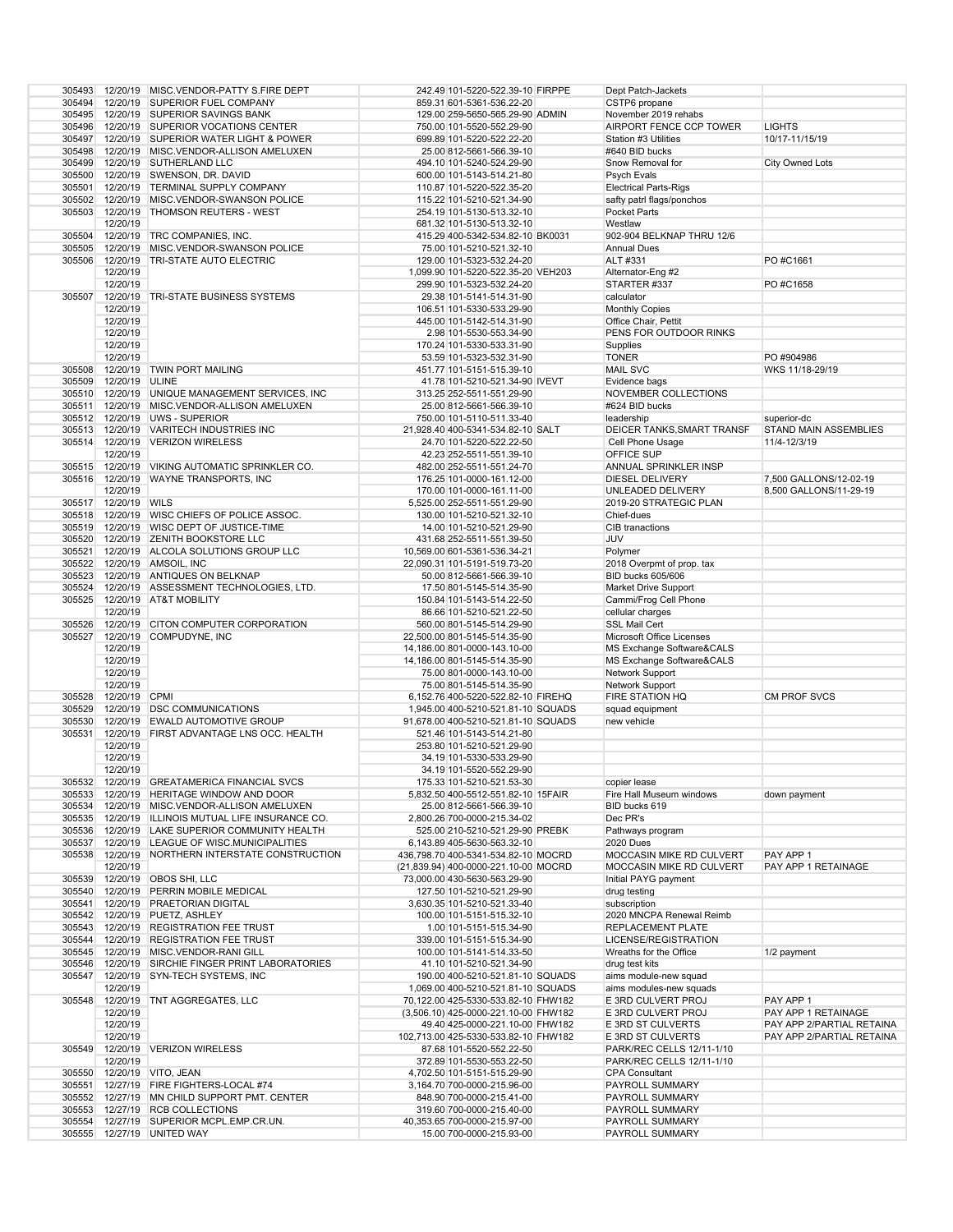|                        | 305556 12/27/19 WISC PROF POLICE ASSOC. | 2.640.00 700-0000-215.96-00 | PAYROLL SUMMARY |             |
|------------------------|-----------------------------------------|-----------------------------|-----------------|-------------|
| <b>Overall - Total</b> |                                         | 2.267.937.25                |                 |             |
| Jan 2, 2020            |                                         |                             |                 | 11:34:30 AM |
|                        |                                         |                             |                 |             |